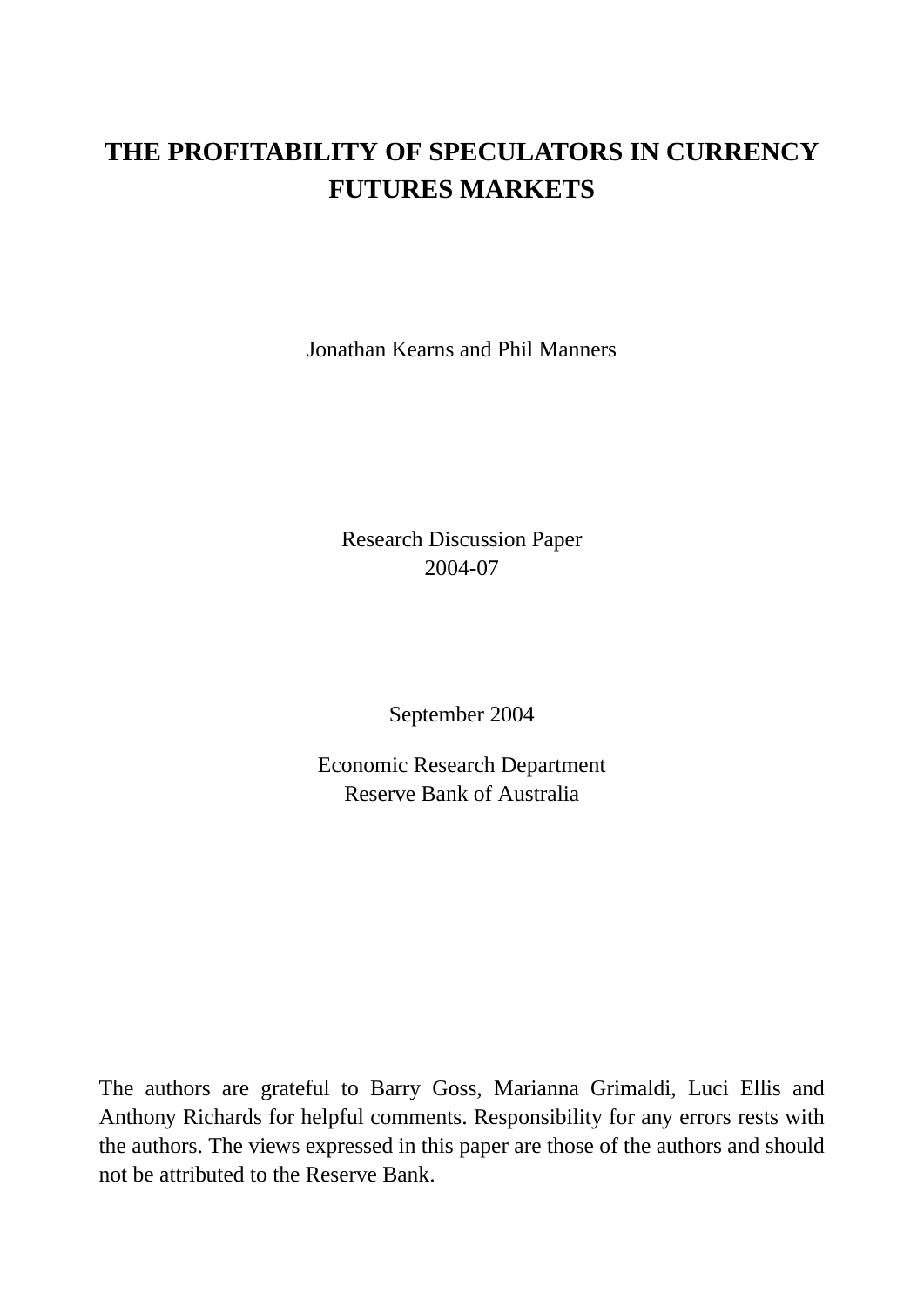### **Abstract**

Using weekly data on the positions of different types of participants in currency futures markets we present evidence that suggests speculators are profitable. Across six currencies, speculators' gross profits are seemingly positive in 60 per cent of weeks. The profits are significant even after accounting for transactions costs. Our estimated speculator profits are consistent both with speculators being paid a risk premium and with speculators having superior forecasting ability.

> JEL Classification Numbers: F31 Keywords: exchange rates, futures markets, speculators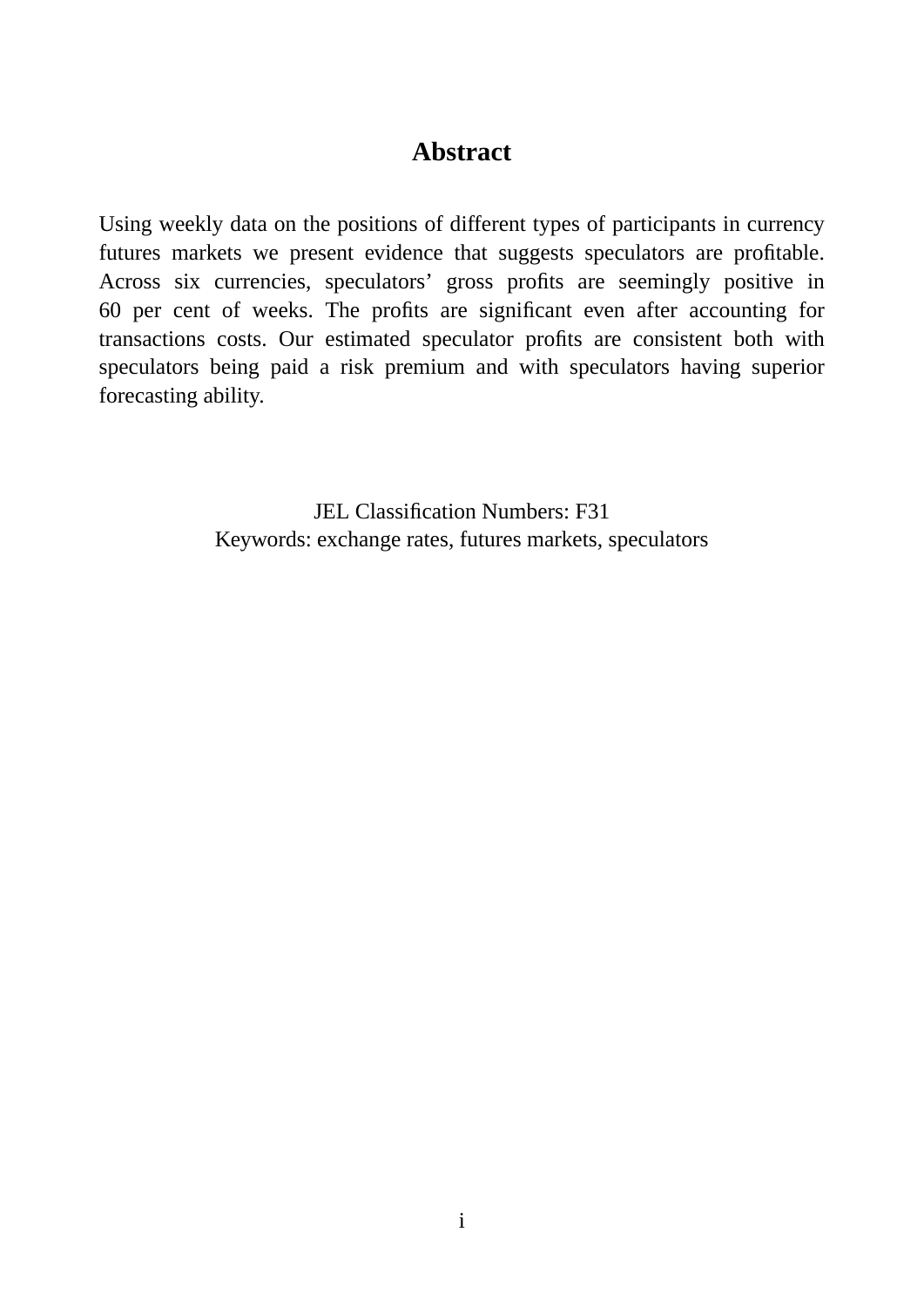# **Table of Contents**

| 1. |                                            | Introduction                           |    |  |  |  |  |
|----|--------------------------------------------|----------------------------------------|----|--|--|--|--|
| 2. |                                            | Description of the Data                |    |  |  |  |  |
| 3. |                                            | Profitability                          |    |  |  |  |  |
|    | 3.1                                        | <b>Calculation Method</b>              | 10 |  |  |  |  |
|    | 3.2                                        | <b>Estimates of Profits</b>            | 11 |  |  |  |  |
|    | 3.3                                        | <b>Transaction Costs</b>               | 12 |  |  |  |  |
| 4. | <b>Explaining Speculator Profitability</b> |                                        |    |  |  |  |  |
|    | 4.1                                        | A Premium for Bearing Risk             | 16 |  |  |  |  |
|    |                                            | Calculating predicted returns<br>4.1.1 | 17 |  |  |  |  |
|    | 4.2                                        | <b>Trading Rules</b>                   | 19 |  |  |  |  |
| 5. |                                            | Conclusions                            | 21 |  |  |  |  |
|    |                                            | <b>Appendix A: Stationarity Tests</b>  | 23 |  |  |  |  |
|    | References                                 |                                        | 25 |  |  |  |  |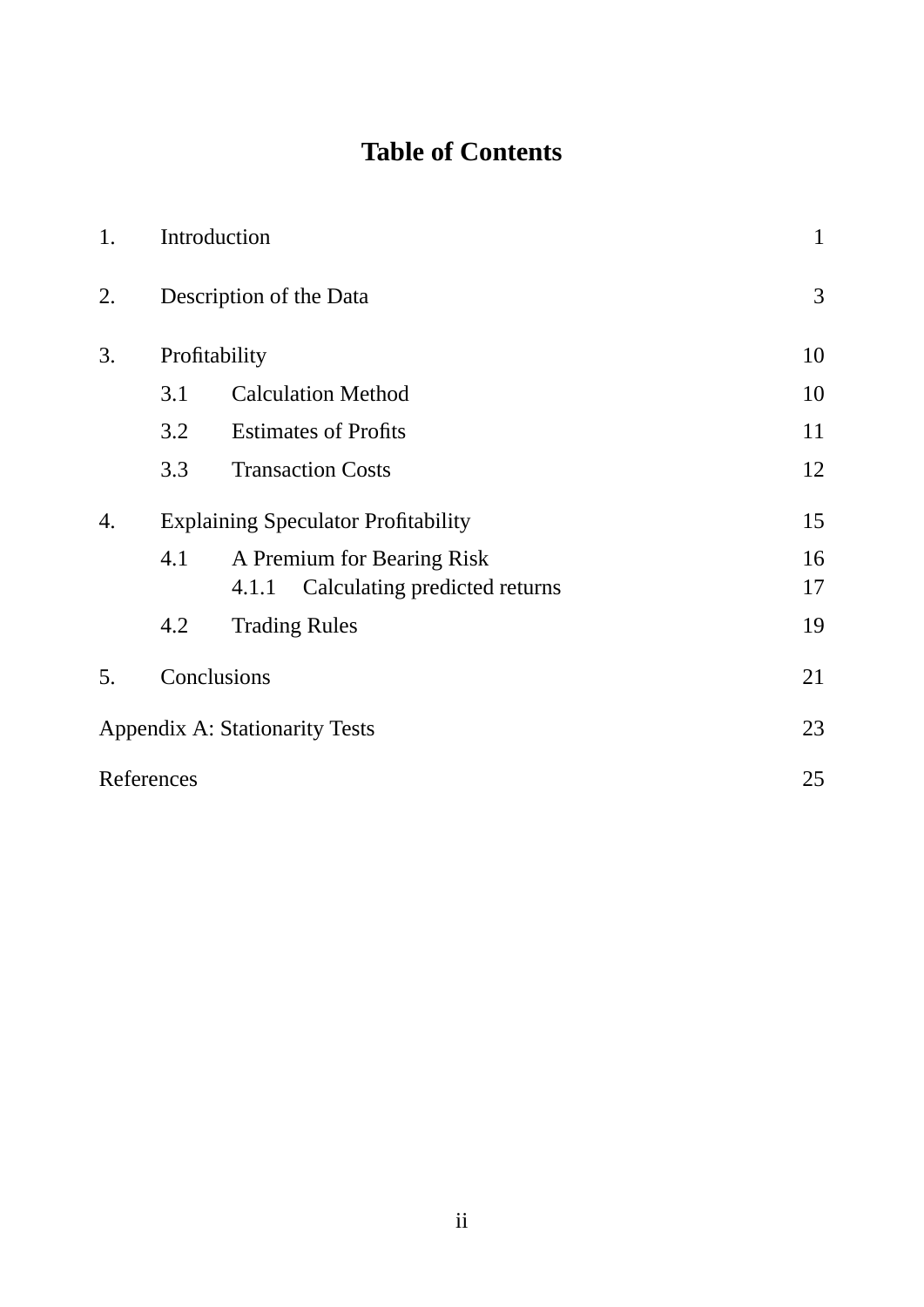# **THE PROFITABILITY OF SPECULATORS IN CURRENCY FUTURES MARKETS**

#### **Jonathan Kearns and Phil Manners**

#### **1. Introduction**

"Amoral maybe, but currency speculators are both necessary and productive"

*The Economist* September 25 1997

Speculators have long been a controversial group in currency markets. Friedman (1953) famously suggested that speculators would be a stabilising force in currency markets, while Nurske (1944) argued the opposite. The disaggregated nature of foreign exchange spot markets and the consequent lack of representative data have impeded research on the role of speculators. However, futures trading does occur on organised markets so authorities are able to collect data on the positions of different types of agents. We use these data on the positions of speculators to estimate the profitability of these controversial traders.

The profitability of speculators in exchange rate futures might also provide some insight into the broader operation of currency markets. Interest differentials are highly persistent and so changes in currency futures prices are almost entirely driven by volatile spot exchange rates. By definition, speculators in currency futures markets trade only to make profits and not for fundamental purposes such as to hedge foreign exchange risk. Since they have no other reason to trade futures, we would expect that if any group of agents is to be profitable in currency markets, it should be speculators. If speculators are indeed profitable, then they must have some working 'model' of exchange rates that allows them to predict movements, however imperfectly. Ever since the work of Meese and Rogoff (1983) the conventional wisdom has been that changes in exchange rates, and so currency futures, are essentially impossible to explain. But, more recent work focusing on the microstructure of currency markets has suggested that exchange rate movements can be partially explained by the types of variables that market participants follow, such as order flow (for a summary see Lyons 1992).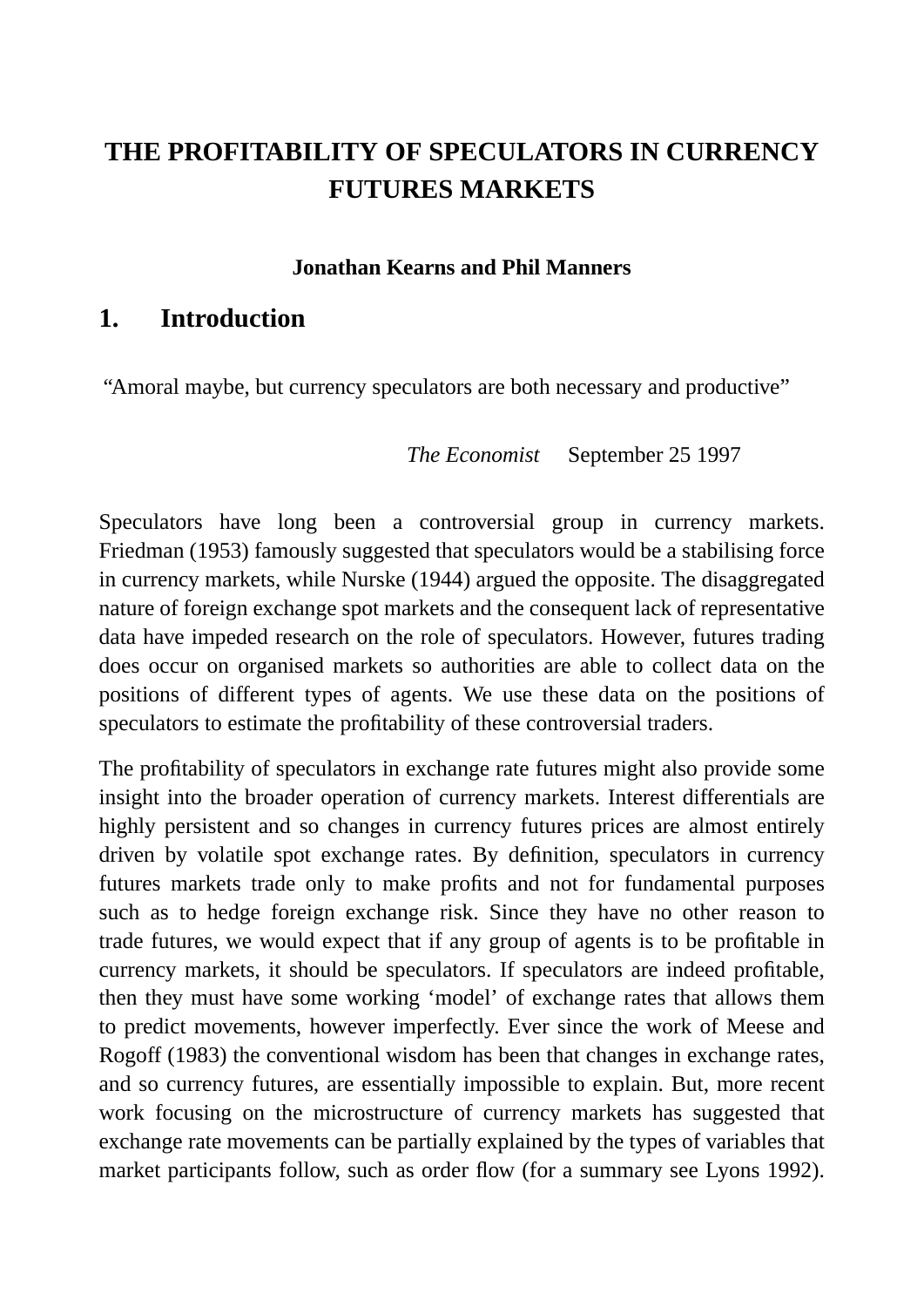The profitability of speculators may then give some insight into whether a group of specialist traders is able to predict changes in currency futures prices, and so exchange rates. To pre-empt our results, we find evidence that suggests speculators are profitable.

Over the years several papers have examined the profitability of speculators in futures markets. In an early contribution to the literature Houthakker (1957) examined profitability in corn, wheat and cotton markets using monthly positions data. Yoo and Maddala (1991) did likewise using several commodities and currencies. Both papers found that speculators tend to be profitable. Using a fouryear sample of confidential daily data for several commodity and interest rate futures, Hartzmark (1987) found that hedgers make large and significant profits, while speculators made small and insignificant profits. This result, however, likely depended on a questionable assumption about the prices at which positions are opened and closed. Two recent papers have used the same data on speculators' currency futures positions that we use. Klitgaard and Weir (2004) provide a good overview of the general properties of the positions of speculators and hedgers in currency futures markets, but do not consider profitability. Wang (2004) suggests that currency speculators are profitable, but does not attempt to estimate profits.

In this paper, we make use of a long 10-year sample of weekly positions in currency futures markets and prices for individual futures contracts to calculate estimates of profitability. Using daily turnover volume and prices we are able to construct weighted average prices to proxy for intra-week trading prices. The data we use are described in Section 2 with the estimates of speculator profitability in Section 3.

We then examine two classes of explanations for speculators' profits in currency futures markets in Section 4. Hedgers, who have fundamental currency risk they want to offload, might pay speculators a premium in the form of a positive expected excess return for taking on their currency risk. There is some evidence this is the case. However, it is not possible to completely attribute profits to risk premia. An alternative explanation is that speculator profits derive from superior forecasting abilities. We consider one commonly used forecasting technique, the use of technical trading rules, or charting techniques. There is a large literature that documents the ability of these rules to generate hypothetical profits (for example Taylor 1992). A significant criticism of these findings is that they may be the result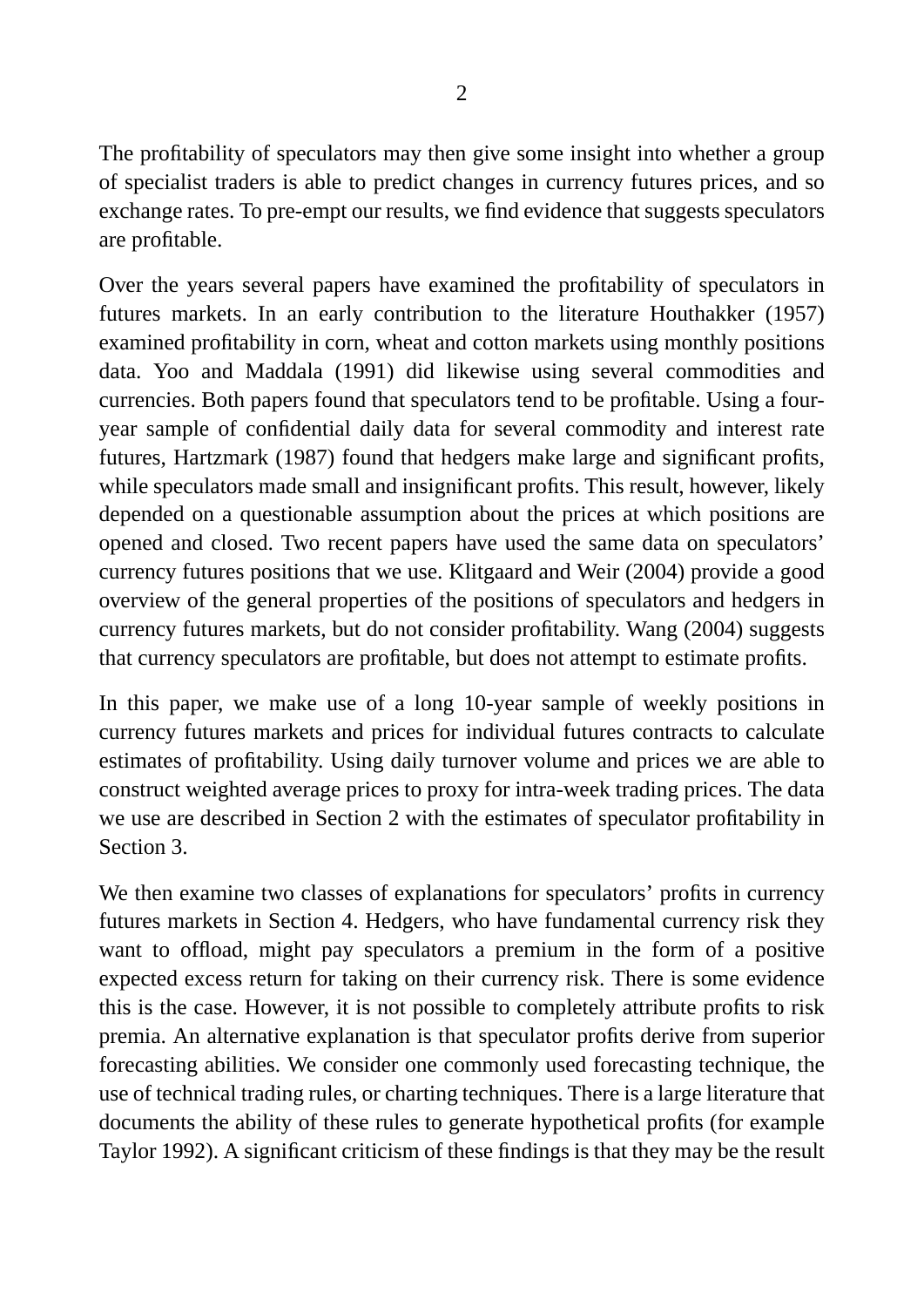of data mining because the particular form of the trading rules can be selected *ex post*. The profitability of speculators and fact that their positions are broadly consistent with trading rules provides independent evidence for the success of trading rules.

# **2. Description of the Data**

Our analysis uses seven major currencies for which futures contracts have traded on the Chicago Mercantile Exchange (CME): the Australian dollar (AUD), British pound (GBP), Canadian dollar (CAD), the euro (EUR), the German mark (DEM), Swiss franc (CHF) and Japanese yen (JPY). Our futures prices and open interest by contract are from the Institute for Financial Markets which collects the data from the CME. Since the prices of the futures contracts we use are quoted in US dollars, we will refer to the other currencies collectively as the 'foreign' currencies.

For each currency there is a contract that expires every third month; in March, June, September and December. Contracts typically start trading around 12 months before expiration, though they don't become highly liquid until just before the previous contract expires and so are highly liquid for just over 3 months. Over 90 per cent of open interest is typically in the next to expire contract. The weekly returns on various expiration date contracts for a given currency move almost identically (the correlations are over 0.99). This is because most movement in currency futures prices come from changes in the spot exchange rate which is the base for all futures prices.

Data on the positions held by speculators and hedgers in currency futures contracts are obtained from the Commodity Futures Trading Commission (CFTC). These data are published at a weekly frequency from 1993. The data are measured at close of business Tuesday, and so references in this paper to a week will refer to the week ending Tuesday. The CFTC aggregates individual trader positions into long and short positions of speculators (non-commercial traders) and hedgers (commercial traders). For each currency, the positions of each trader type are aggregated over contracts with different expiration dates. For example, the CFTC reports the total of the long positions held by speculators in the various Australian dollar futures contracts trading at the end of each week.

The CFTC data only report the total positions of *large* speculators and hedgers. These large traders account for about 70 per cent of the total value of positions in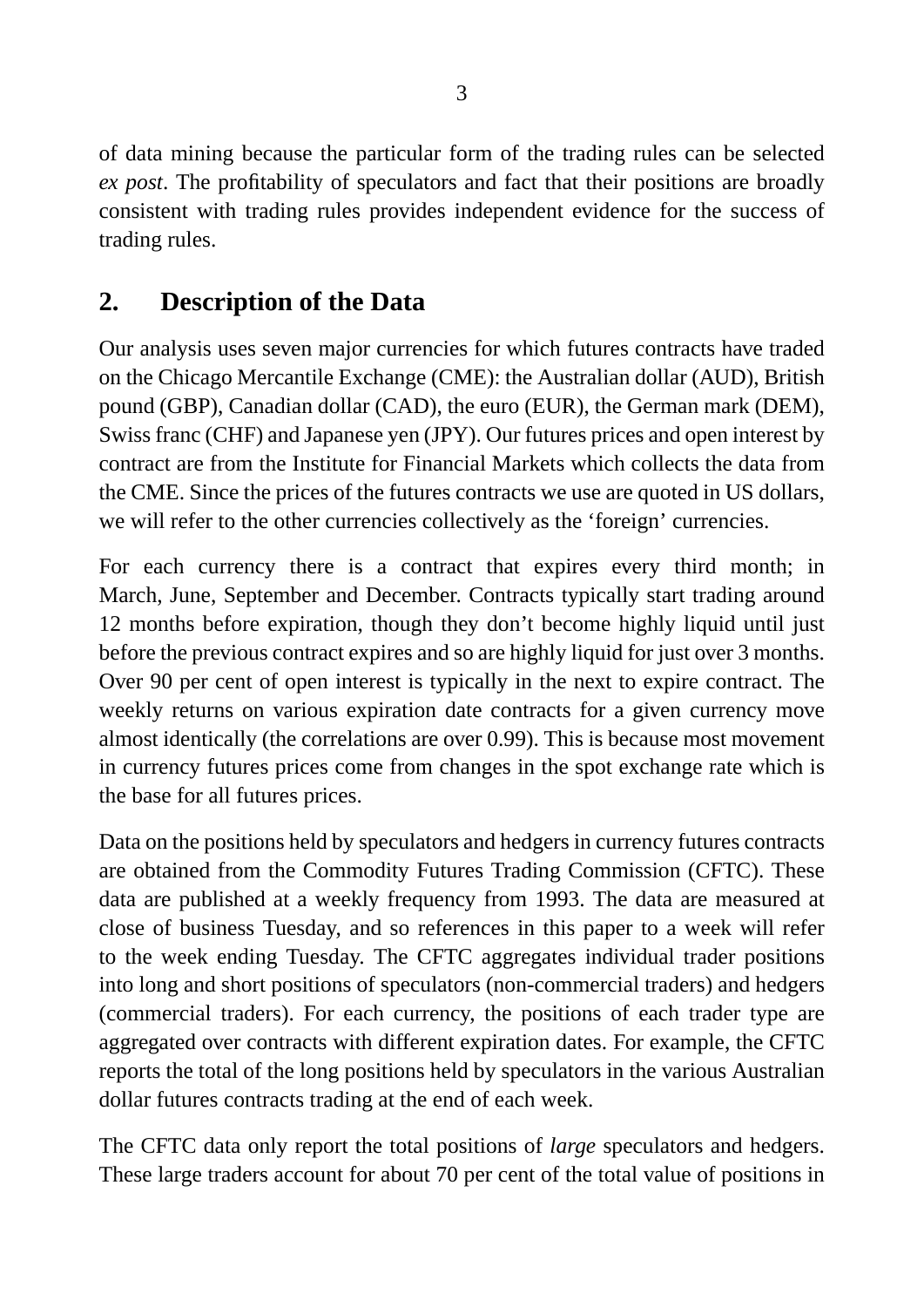the currency markets considered here.<sup>1</sup> Speculators account for about 20 per cent of the total value of positions and hedgers account for approximately half.

Speculators are traders who do not have a foreign exchange exposure they want to hedge and so their only reason for trading is to make profits. Their demand for a currency future should therefore depend on their expectation of the price change, and perception of the risk in holding the futures contract.<sup>2</sup> Hedgers are traders who have fundamental exposure to the exchange rate in the form of future payments or receipts of that foreign currency, for example future revenue from exports or investment income.<sup>3</sup> Hedgers' demand for a currency future would then be a function of their foreign currency flows as well as their expectations and perceptions of the risk. The net position in the currency future of these groups is defined as:

$$
net_{j,t} = long_{j,t} - short_{j,t}
$$
 (1)

where *j* is either speculators (S) or hedgers (H), *t* is time, and *long* and *short* are the number of long contracts and short contracts held in the foreign currency by trader type *j*.

These data do not allow us to examine the heterogeneity of positions within the two groups, speculators and hedgers. However the heterogeneity across these groups is far greater than within. When speculators have a particular net position, either long or short, on average 80 per cent of their total contracts are in this direction, while just 30 per cent of hedgers' contracts are in this direction. The relative behaviour of the two classes of investors is therefore of interest because they clearly have different incentives to trade.

Every futures contract has both a buyer (who is long) and a seller (who is short), so the net positions of all traders must sum to zero. The CFTC uses this condition and the reported information on speculator and hedger positions to back out the positions of small traders. We find that the net position of small traders is very

<sup>1</sup> 'Large' currently means traders who hold more than 400 contracts in one currency and expiration date. The contract sizes in Table 1 show that these thresholds are 40 million AUD, 25 million GBP, etc.

<sup>2</sup> Speculators' demand might also depend on correlations of futures prices with other asset prices.

 $3$  There is a large literature on why firms hedge, for example see Johnson (1960) and Pennings and Leuthold (2000).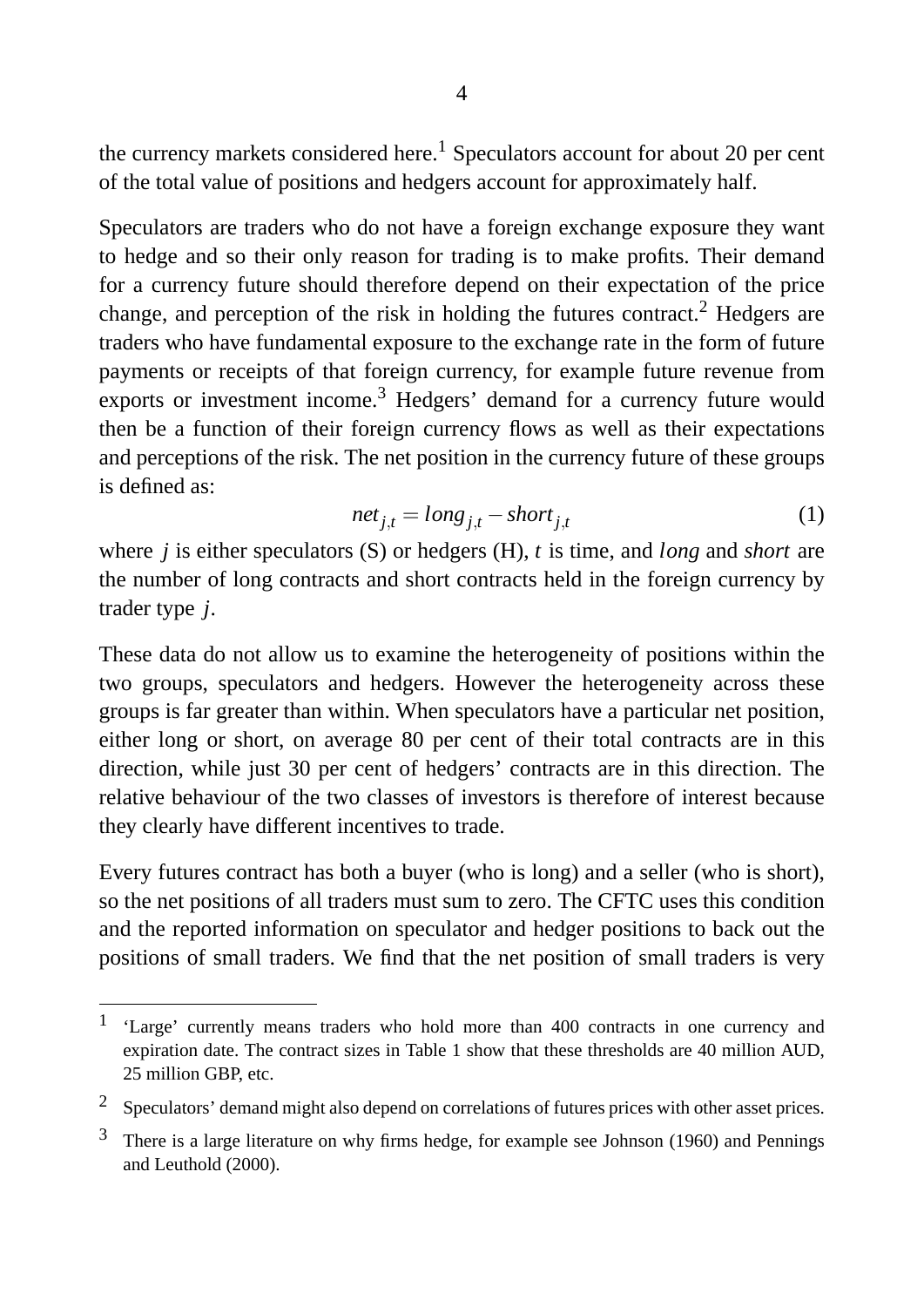highly correlated with that of speculators.<sup>4</sup> In this paper we focus on speculators as this is the most homogenous of the trader groups; it is particularly unclear what the trading motives are for small traders. The results for hedger positions are qualitatively similar to those for speculators but with the opposite sign.

Descriptive statistics for the net position of speculators in currency futures for each of the six currencies are reported in Table 1. The first column is the size of a futures contract in each currency. While comparisons obviously depend on exchange rates, these contracts are broadly similar in value. Over the period speculators were, on average, long in the Australian dollar and the euro and short in the other five currencies.

| <b>Table 1: Net Speculator Positions</b> |                                                                           |                                                                                                       |          |                       |                  |  |
|------------------------------------------|---------------------------------------------------------------------------|-------------------------------------------------------------------------------------------------------|----------|-----------------------|------------------|--|
|                                          | Contract                                                                  | Observations                                                                                          | Mean     |                       |                  |  |
|                                          | size <sup>(a)</sup>                                                       |                                                                                                       |          | (number of contracts) |                  |  |
|                                          |                                                                           |                                                                                                       | $net_S$  | $ net_S $             | $ \Delta net_S $ |  |
| Australian dollar                        | 100 000                                                                   | 503                                                                                                   | 677      | 4 0 8 0               | 1 2 4 3          |  |
| British pound                            | 62 500                                                                    | 529                                                                                                   | $-233$   | 9601                  | 4 1 4 6          |  |
| Canadian dollar                          | 100 000                                                                   | 529                                                                                                   | $-1729$  | 11 111                | 3758             |  |
| euro                                     | 125 000                                                                   | 216                                                                                                   | 7956     | 13 372                | 3883             |  |
| German mark                              | 125 000                                                                   | 371                                                                                                   | $-6017$  | 16 626                | 7495             |  |
| Japanese yen                             | $12.5 \text{ m}$                                                          | 529                                                                                                   | $-11700$ | 19914                 | 5 6 5 3          |  |
| Swiss franc                              | 125 000                                                                   | 529                                                                                                   | $-4288$  | 13 4 68               | 4 0 24           |  |
| Notes:                                   | (a) Units of foreign currency<br>and the euro (05/01/1999 to 18/02/2003). | Sample 05/01/1993 to 18/2/2003 (weekly) for all currencies except the mark (26/01/1993 to 07/03/2000) |          |                       |                  |  |

Some observations are missing within the AUD sample where there were not enough large traders.

Figures 1 to 4 show the weekly speculator net position and futures price data for the six currencies (with the mark and euro combined). These figures show that speculators' positions demonstrate some persistence with clear bunching of positions of similar magnitude. However, as shown in the Appendix, standard time-series tests strongly suggest that they are stationary. The observed persistence does not preclude large, rapid changes in positions. Table 1 shows that the absolute changes in net positions are large, at least relative to the mean absolute position.

The correlation of the net position of speculators and small traders for the Australian dollar is 0.88, for the Canadian dollar 0.60, for the pound 0.82, for the yen 0.77 and for the franc 0.82. The total net positions of small traders are also of a similar magnitude to those of speculators.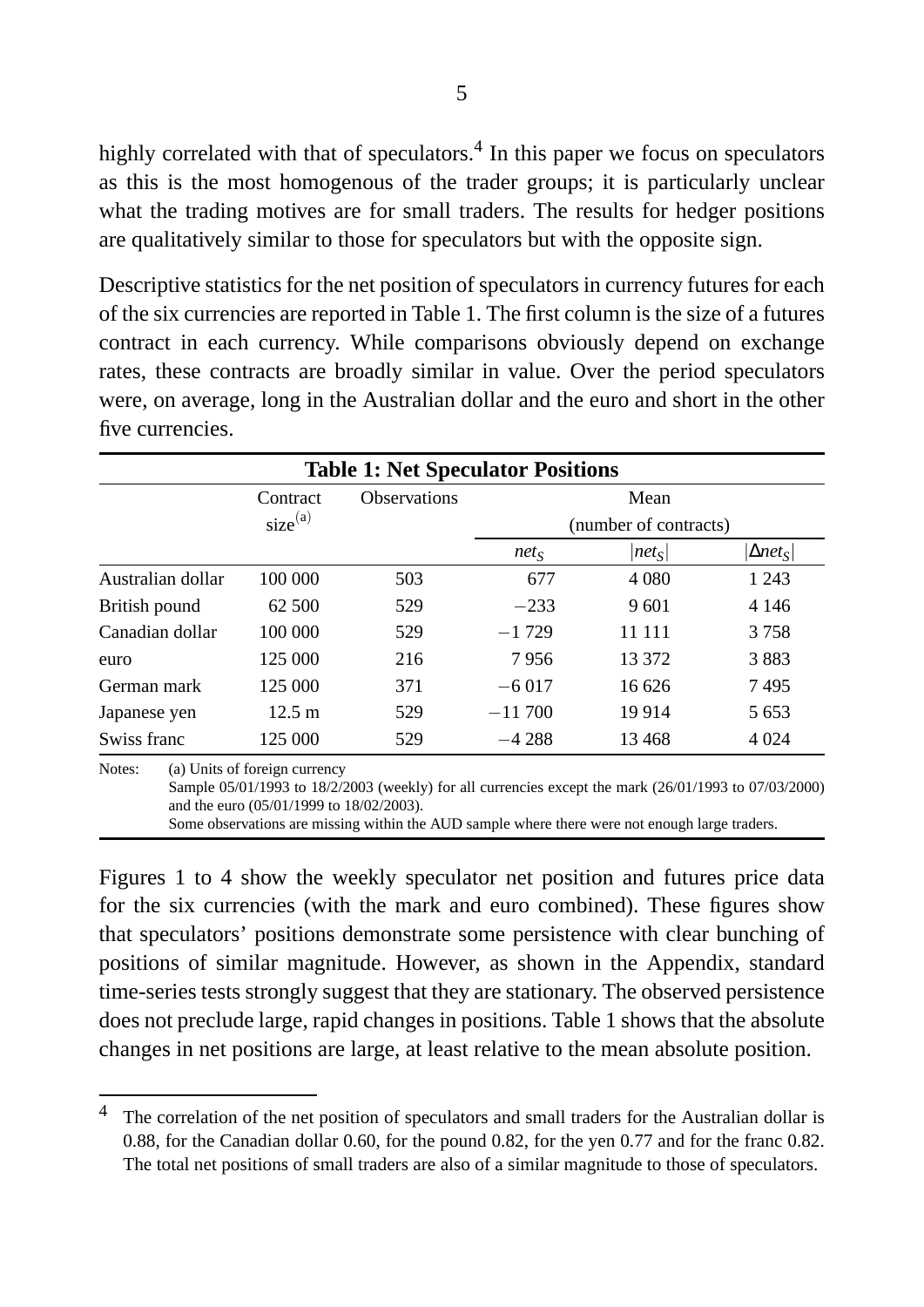Like exchange rates, futures prices are volatile, with average weekly returns of around 1 per cent. The stationarity tests reported in the Appendix demonstrate that the common finding that exchange rates are non-stationary carries over to currency futures prices. We therefore use the first difference of the logged futures price (multiplied by 100) in our analysis.

For all currencies, Figures 1 to 4 suggest that speculators, as a group, appear to have a long foreign currency futures position when the futures price is rising and be short when the price is falling. This suggests that these positions were profitable. For example, Figure 1 shows that speculators were short during the depreciation of the Australian dollar in 1997. Speculators also appear to increase their net long position when the futures price is rising, and conversely decrease these positions when the futures price is falling. This is confirmed by correlations of the change in net speculator position and the change in the futures price for different currencies of between 0.45 and 0.62, which are all significant at the 1 per cent level. We now move on to attempt to quantify these profits.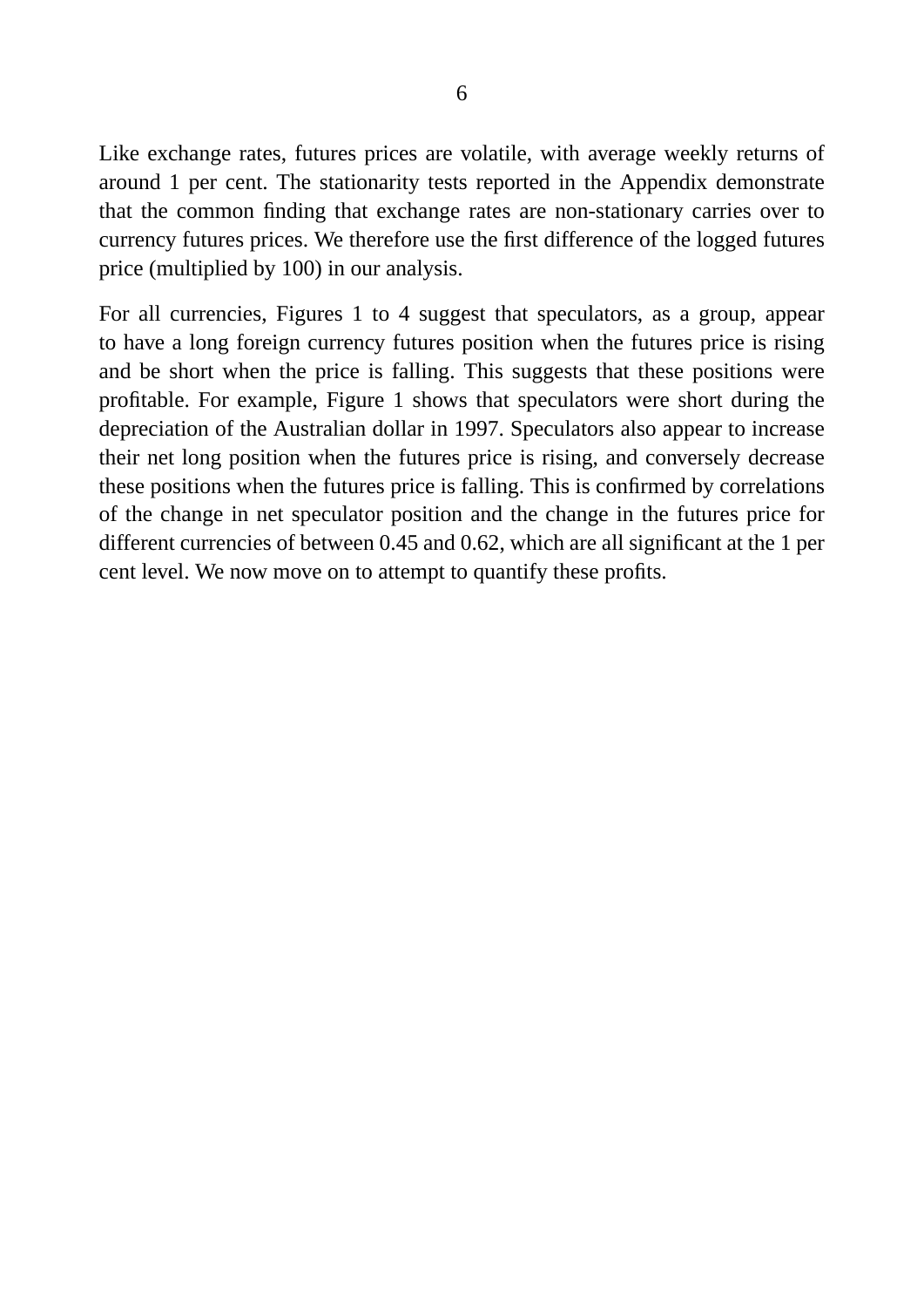







Note: Futures price is for next to expire contract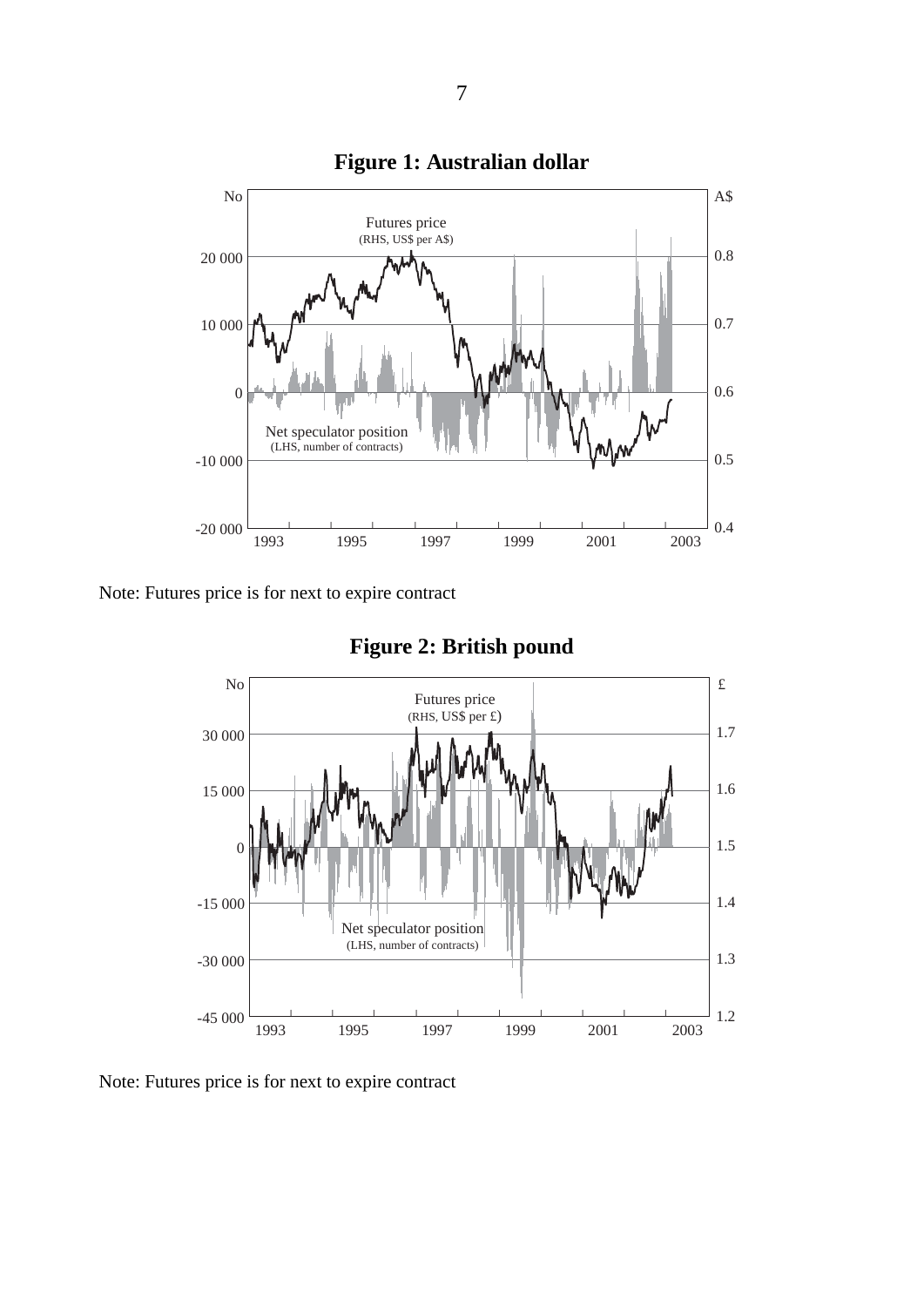

#### **Figure 3: Canadian dollar**

Note: Futures price is for next to expire contract



#### **Figure 4: Euro/German mark**

Note: Futures price is for next to expire contract, prior to 1999 the series relate to the mark, and thereafter the euro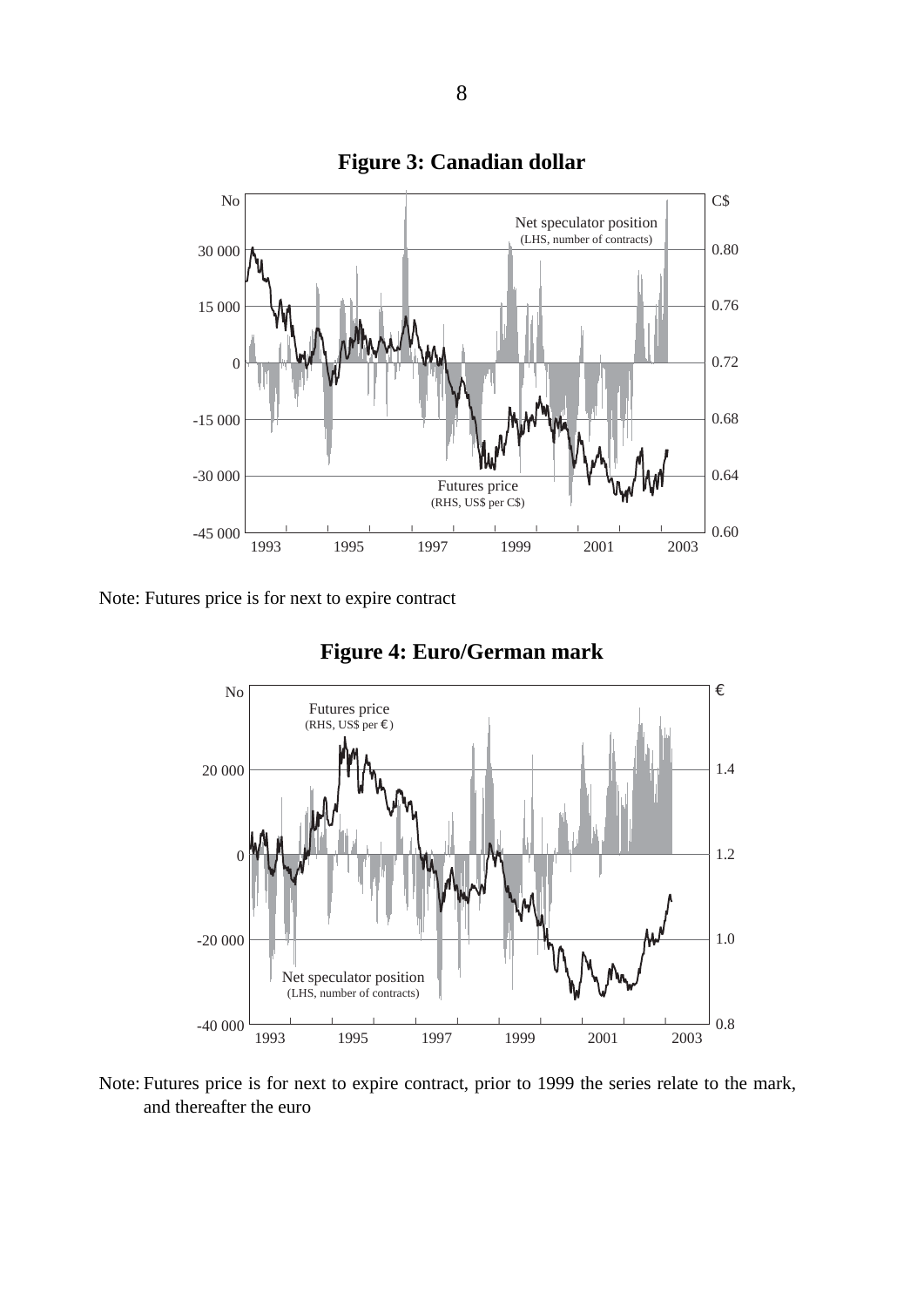

**Figure 5: Japanese yen**

Note: Futures price is for next to expire contract



**Figure 6: Swiss franc**

Note: Futures price is for next to expire contract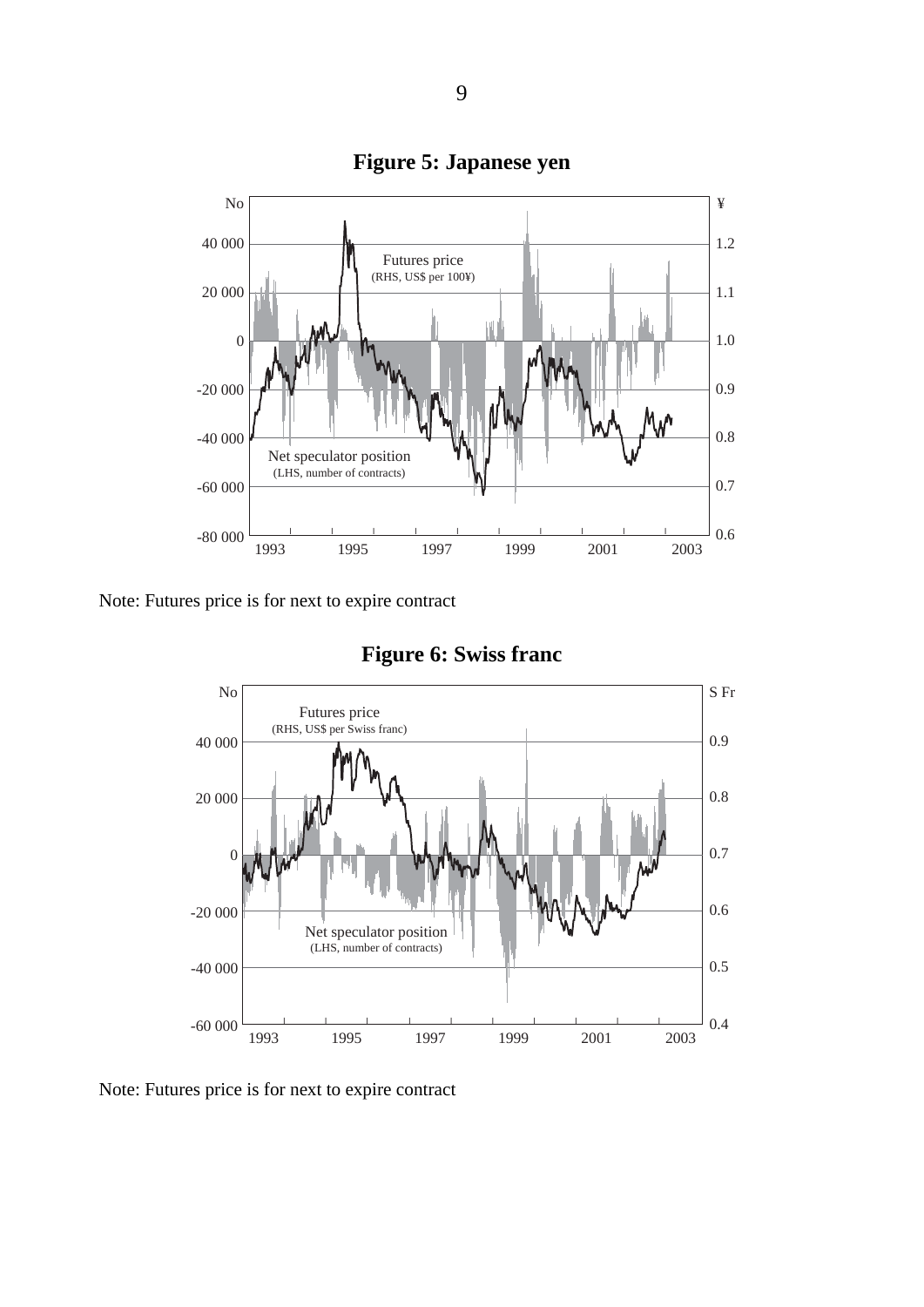#### **3. Profitability**

#### **3.1 Calculation Method**

We estimate profits each week for each trader group, speculators and hedgers, in each currency. Since speculators and hedgers trade through the week, the number of futures contracts held at the beginning of the week will almost certainly not equal the number held at the end of the week. It is therefore necessary to include in the profit calculations the proceeds from selling contracts or the cost of purchasing new contracts. We calculate profits for each currency. Profits are estimated as the change in the value of the group's futures portfolio plus (or minus) the amount of money that the group withdraws from (or injects into) their holdings of that futures contract. That is, weekly profits equals the value of the contracts held by that group at the end of the week, less the value of the contracts they held at the start of the week, plus (less) the value of the contracts sold (bought):

$$
\Pi_{j,t} = \sum_{i} (net_{j,i,t+5}P_{i,t+5} - net_{j,i,t}P_{i,t} - \Delta net_{j,i,t}P_{i,[t,t+5]}) \cdot size \tag{2}
$$

where *j* is the type of trader (speculator, S, or hedger, H), *t* is time and is counted in business days, *i* indexes the contracts for that currency with different expiration dates trading at time *t*, *netj*,*i*,*<sup>t</sup>* is the net position in number of contracts of trader type *j* in contract *i* and  $\Delta net_{j,i,t}$  is the change in this,  $P_{i,t}$  is the price for futures contract *i* at time *t*, quoted as US dollars per unit of foreign currency, and *size* is the size of the contract in units of the foreign currency. The first term inside the brackets in Equation (2) is the value of the futures at the end of the week, the second term is their value at the beginning of the week and the third term,  $\Delta net_{j,i,t}P_{i,[t,t+5]},$  is the value of net purchases made through the week, which will be discussed in more detail below. Multiplying the bracketed term by *size* converts the number of contracts into a US dollar value. Average weekly profits in a given currency are then the average of these weekly profits over the sample period. To calculate profits using Equation (2) we need to make two assumptions.

The first assumption relates to the prices at which transactions through the week take place,  $P_{i,[t,t+5]}$ . Since net position is only observed at close of business each Tuesday we do not know when trades take place through the week. Our baseline assumption (Assumption I) is that the change in position occurs through the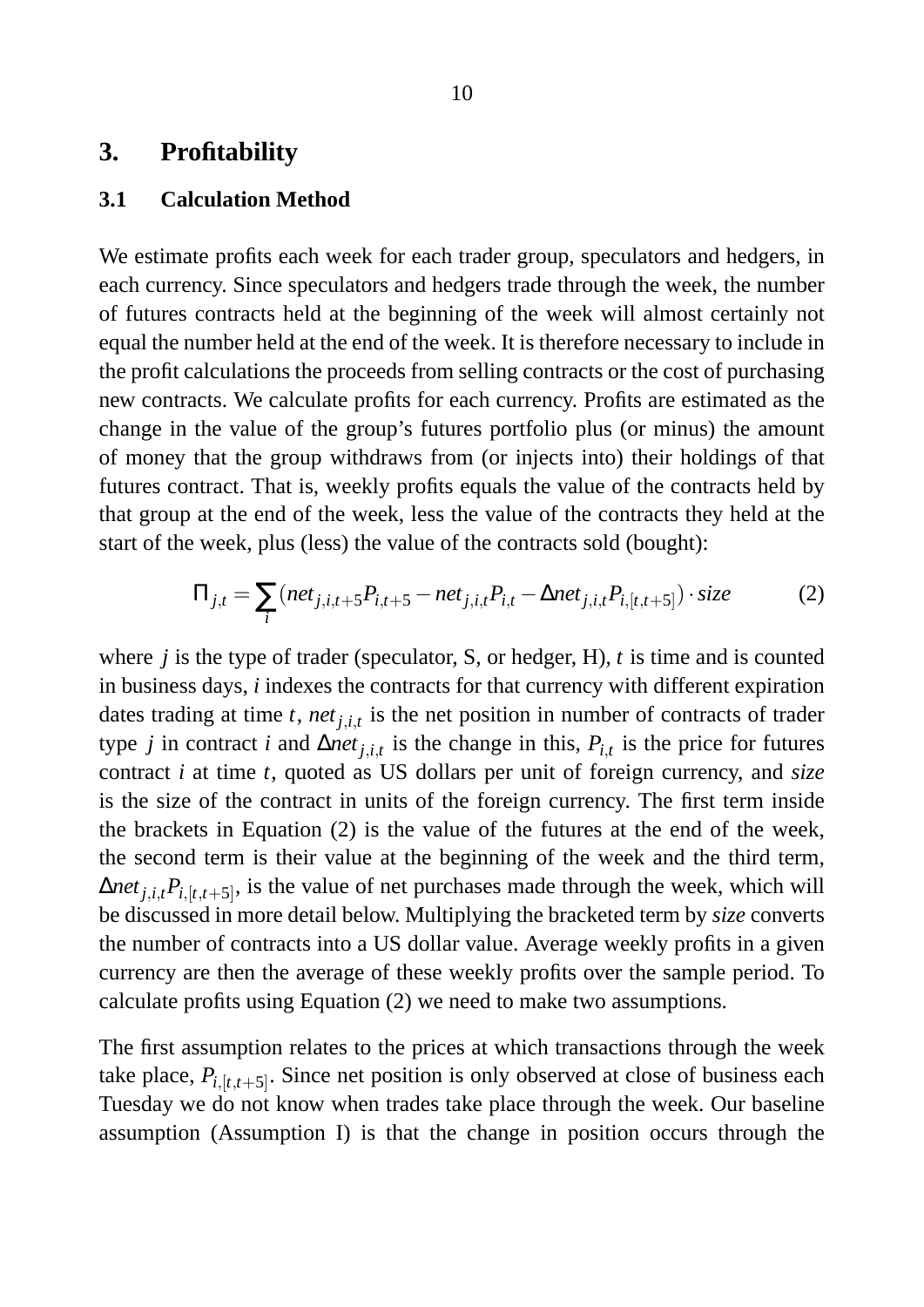week in proportion to the turnover on each day, so that  $P_{i,[t,t+5]}$  is the volumeweighted average of the daily futures prices for the five days after time *t*. Here we use the average of the open and close prices for the daily price. This seems the most reasonable assumption given the data limitations. For robustness we also report speculator profits based on the assumption that the change in speculator position occurs smoothly through the week (Assumption II). That is,  $P_{i,[t,t+5]}$  is the unweighted average of the daily futures prices for the five days after time *t*.

A second assumption is necessary because the net position data for each currency are aggregated over contracts with different expiration dates and so prices. We assume that the positions of the two trader groups in each expiration date is proportional to the open interest in that expiration date. That is, the proportion of net position in the contract with expiration date *i* equals the open interest for contract *i* ( $OI_{i,t}$ ) divided by the total open interest for that currency ( $OI_{t}$ ):<sup>5</sup>

$$
net_{j,i,t} = \frac{OI_{i,t}}{OI_{t}}net_{j,t}
$$
\n(3)

where  $net_{j,t}$  is the reported net position of trader type  $j$  at time  $t$  in all contracts for the currency in question. This method of dividing the net position between contracts seems the most sensible. In practice our results are exceptionally robust to different assumptions because most open interest is concentrated in the next to expire contract and returns on different expiration date contracts are very highly correlated.

#### **3.2 Estimates of Profits**

First we consider gross profits, then in Section 3.3 we calculate estimates of net profits accounting for estimates of transaction costs. Table 2 suggests that speculators make large gross profits from their futures trades. From 1993 to 2003 using our baseline trading price assumption, Assumption I, speculators made positive returns for all currencies while hedgers made losses. The most profitable currency was the yen in which speculators made over US\$5 million per week, while the mark and euro were not far behind. We can calculate p-values for the

 $5$  Data for the open interest and price by contract for four years for the Australian dollar and one and a half years for the euro are not available. Instead we use the price of the the next to expire contract from Bloomberg and assume traders' entire position is in this contract.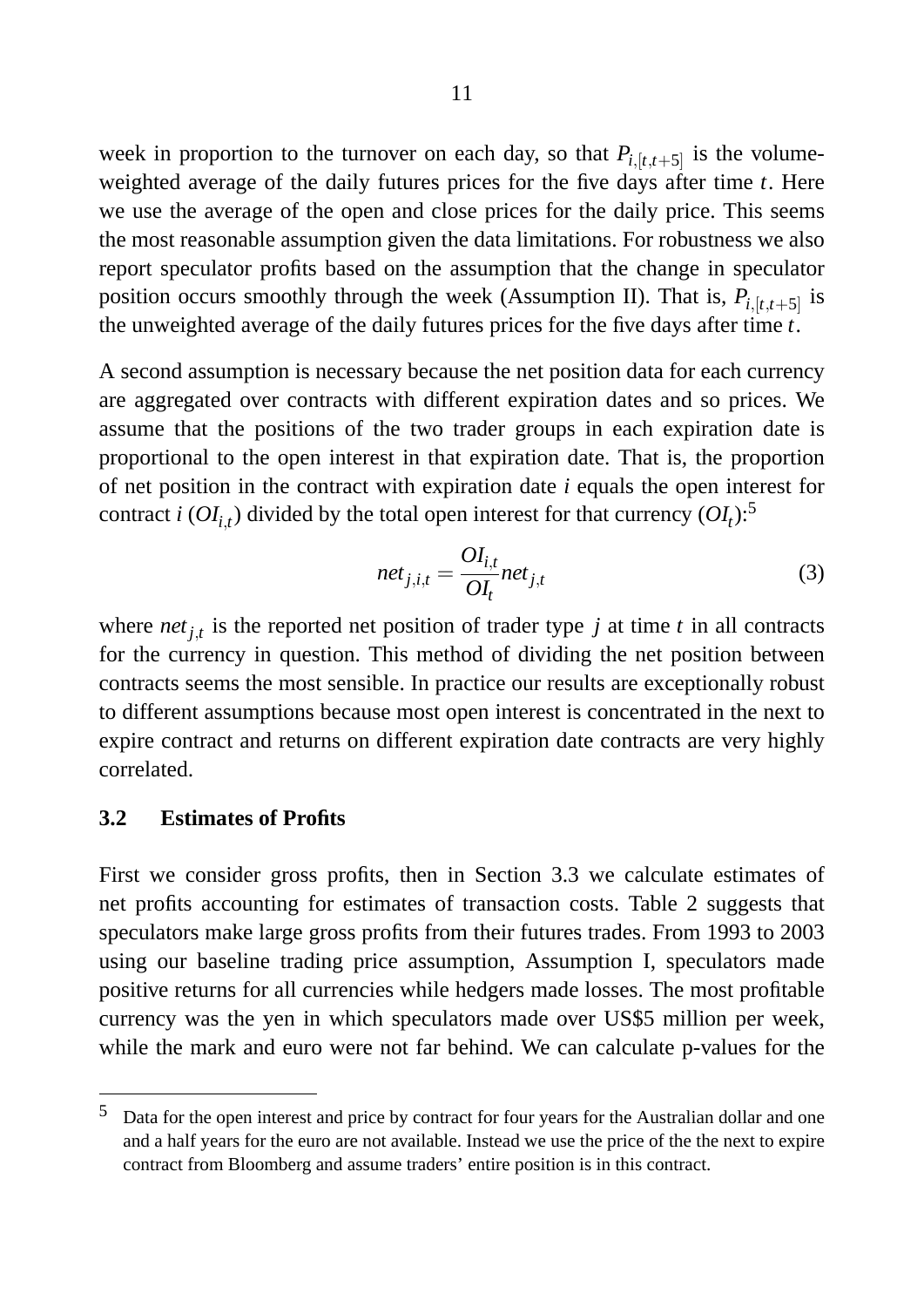weekly average gross profits using the distribution of weekly gross profits. These p-values reported in parentheses indicate that average speculator gross profits are significantly positive for six of the seven currencies. Speculator gross profits aggregated over all currencies are a substantial US\$13 million per week, and are also significantly greater than zero. Speculator profitability is very similar under Assumption II. As an additional robustness check we also calculated profits using other assumptions for intra-week transaction prices, such as speculators trading on only a selection of days through the week. Even under extreme assumptions, for example that speculators sell (buy) at the average of the three lowest (highest) daily prices through the week and buy (sell) at the average of the three highest (lowest) daily prices, speculators are still profitable. Understandably the precise level of gross profits is sensitive to the price assumption, but the result that gross profits are significantly positive is robust.<sup>6</sup>

Not surprisingly, speculators' gross profits are highly variable, with the median proportion of profitable weeks across currencies just 0.53, as shown in Table 3. However, when we combine the currencies to get weekly data for all speculators, thereby lessening the influence of currency-specific idiosyncratic factors, total gross profits are positive in an impressive 60 per cent of weeks.

#### **3.3 Transaction Costs**

The profits we have calculated so far are gross returns and do not account for the costs of trading. While trading costs in futures markets are relatively small, given there is high turnover in these markets it is important to account for these costs in assessing speculator profitability.<sup>7</sup> We calculate transactions costs based on the total volume of contracts traded over the week, not just the change in speculators' net position. Since transactions costs have changed over the course of our sample and individual traders may face different transactions costs, we consider two alternative assumptions.

 $6$  Results using other pricing assumptions are available on request.

 $7\;\;$  Large speculators could themselves be members of the exchange and hence receive transactions costs or pay much lower transactions costs than other market participants. We ignore these considerations.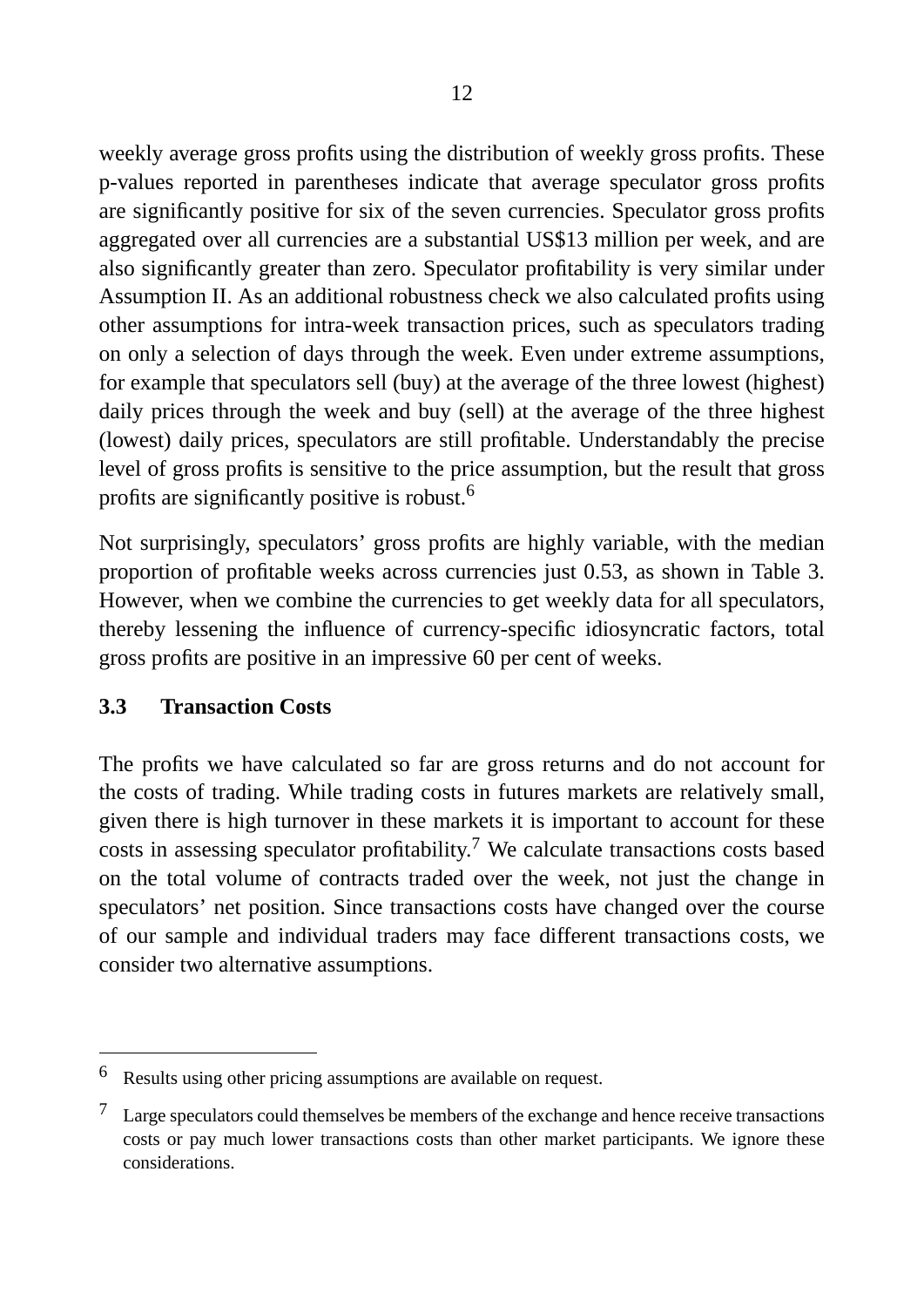|                   | <b>Speculators</b>  | <b>Hedgers</b>       |                     |
|-------------------|---------------------|----------------------|---------------------|
|                   | <b>Assumption I</b> | <b>Assumption II</b> | <b>Assumption I</b> |
| Australian dollar | 0.45                | 0.36                 | $-0.72$             |
|                   | (0.03)              | (0.08)               | (0.05)              |
| British pound     | 0.05                | 0.20                 | $-0.58$             |
|                   | (0.92)              | (0.70)               | (0.49)              |
| Canadian dollar   | 0.62                | 0.62                 | $-0.63$             |
|                   | (0.05)              | (0.05)               | (0.20)              |
| euro              | 4.97                | 4.20                 | $-7.71$             |
| $(1999 - 2003)$   | (0.00)              | (0.01)               | (0.04)              |
| German mark       | 3.63                | 3.81                 | $-5.71$             |
| $(1993 - 1999)$   | (0.00)              | (0.00)               | (0.00)              |
| Japanese yen      | 5.42                | 5.51                 | $-8.62$             |
|                   | (0.00)              | (0.00)               | (0.00)              |
| Swiss franc       | 1.85                | 1.85                 | $-3.52$             |
|                   | (0.03)              | (0.03)               | (0.00)              |
| <b>Total</b>      | 12.72               | 12.66                | $-20.84$            |
|                   | (0.00)              | (0.00)               | (0.00)              |

# **Table 2: Average weekly gross profits by trader type**

The p-values in parentheses are for the hypothesis that average profit is zero. Rejections of the null, i.e. findings that net profits are different from zero, are shown in bold. Assumption I is that the change in position occurs through the week in proportion to daily volume. Assumption II is that the change in position occurs smoothly through the week.

| <b>Table 3: Speculator profit statistics</b><br>US\$ millions |                       |                              |                     |                         |  |  |  |
|---------------------------------------------------------------|-----------------------|------------------------------|---------------------|-------------------------|--|--|--|
|                                                               | <b>Weekly average</b> | <b>Standard</b><br>deviation | <b>Observations</b> | <b>Proportion</b> $> 0$ |  |  |  |
| Australian dollar                                             | 0.45                  | 4.64                         | 492                 | 0.52                    |  |  |  |
| British pound                                                 | 0.05                  | 12.17                        | 528                 | 0.50                    |  |  |  |
| Canadian dollar                                               | 0.62                  | 7.18                         | 528                 | 0.52                    |  |  |  |
| euro                                                          | 4.97                  | 25.26                        | 215                 | 0.57                    |  |  |  |
| German mark                                                   | 3.63                  | 23.43                        | 340                 | 0.57                    |  |  |  |
| Japanese yen                                                  | 5.42                  | 38.17                        | 528                 | 0.59                    |  |  |  |
| Swiss franc                                                   | 1.85                  | 19.20                        | 528                 | 0.53                    |  |  |  |
| <b>Total</b>                                                  | 12.72                 | 63.68                        | 528                 | 0.60                    |  |  |  |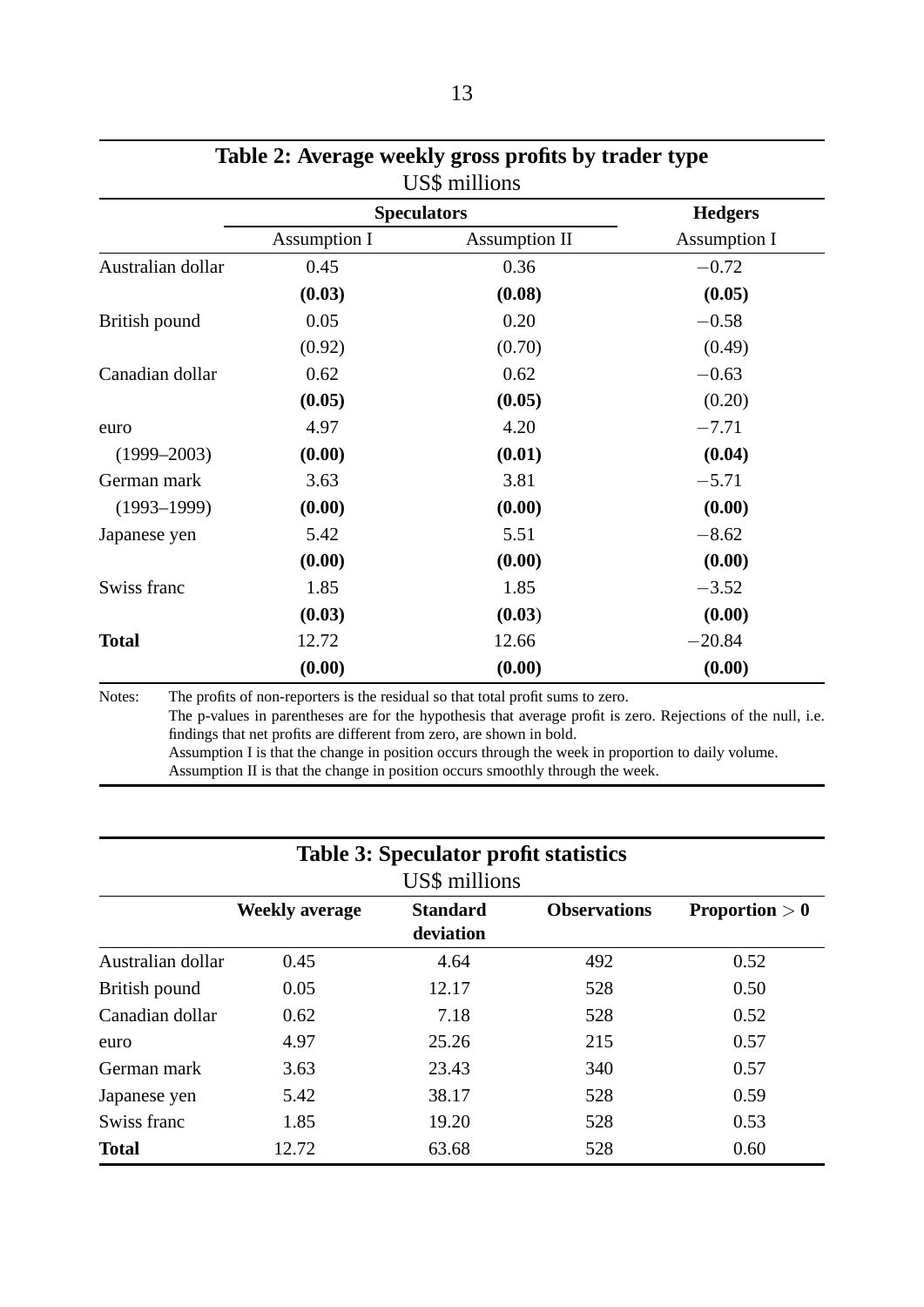We take a base assumption of 0.03 per cent of the trade value following Aliber, Chowdhry and Yan (2002) (Assumption Ia).<sup>8</sup> As a robustness check, we use a fixed transaction cost of US\$60 per contract traded, which is likely to be an upper bound on transaction costs for our large traders (Assumption Ib).<sup>9</sup>

Table 4 shows the average weekly transactions costs *for all market participants* based on daily turnover for our two assumptions. We don't know what proportion of total volume is accounted for by speculators' trades but we do know their share of open interest each week (the average is shown in column 3 of Table 4). If we assume speculators have a weekly trading volume in proportion to their share of open positions in that week then speculators are profitable in six of the currencies, significantly so for five of these under our baseline transaction cost assumption (column 4 of Table 4). If we use the high fixed-cost transaction cost assumption, Assumption Ib, six currencies are still profitable but only two of these are significantly so. However, for both transaction cost assumptions the total profits are positive and highly significant.

Speculators may trade more frequently than hedgers. If we assume speculators' share of trading volume is double that of their share of open positions then total net speculator profits are still significantly greater than zero under both transaction cost assumptions. We can find a theoretical maximum volume of trade attributable to speculators by assuming that the total trading volume of hedgers and small traders is equal to the change in their reported open positions over the week. This assumes all other trading is undertaken by speculators. Even under this extreme and implausible assumption, speculators are profitable under our baseline transaction cost assumption, although not significantly so. Speculators are no longer profitable under the higher transactions cost assumption. We conclude that speculator profits are reasonably robust to transactions costs.

<sup>8</sup> Aliber *et al* (2002) suggest their transaction cost estimate is a lower bound as it is an estimate for larger traders. However, we are only looking at large trader positions, our sample is more recent and they found costs were falling quickly.

US\$60 per contract equates to a bid-ask spread of around 0.0005 for most currencies. Such spreads are frequently quoted by foreign exchange dealers for small trades. An Australian dealer gave us a discretionary quote of US\$15 per contract.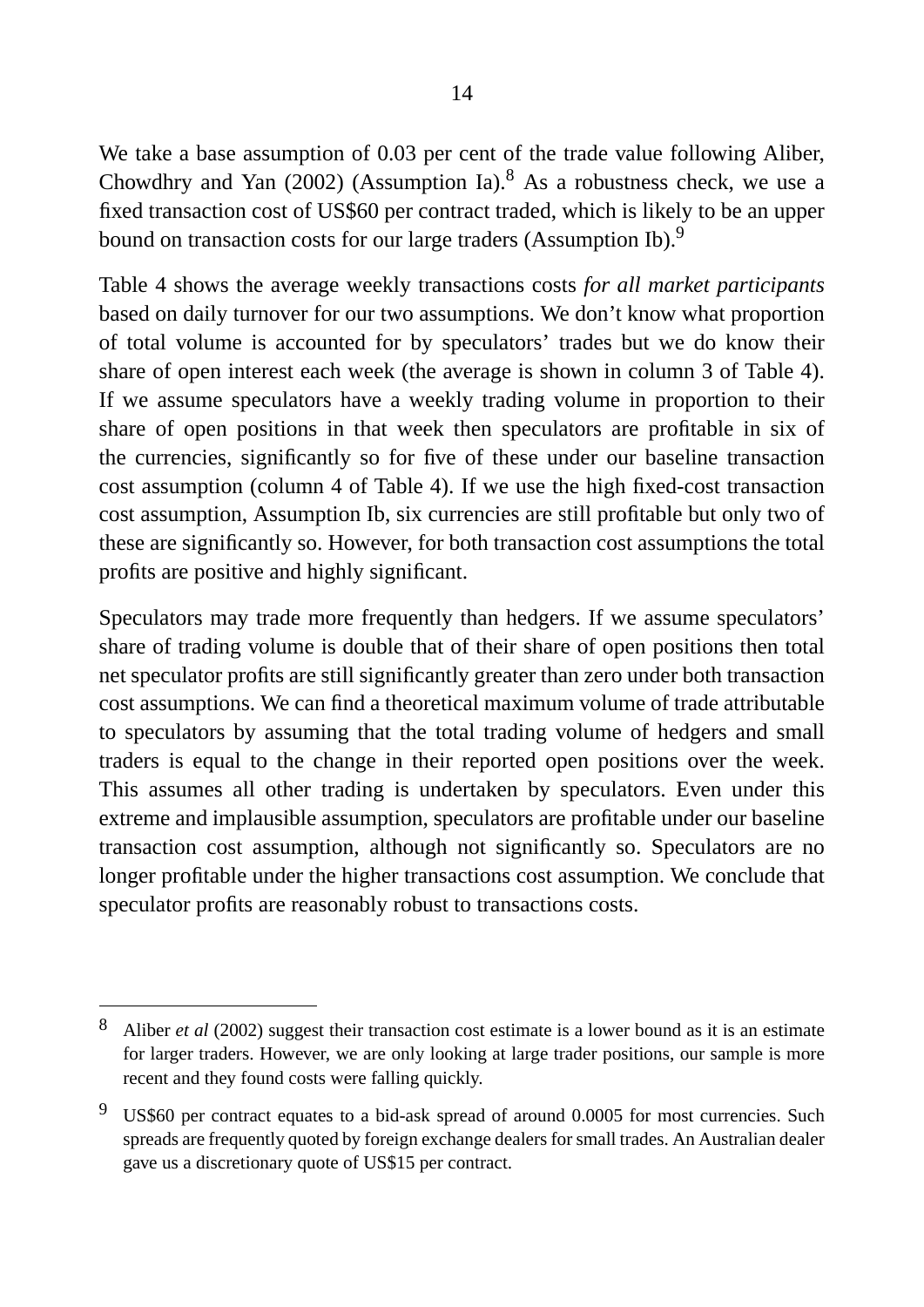|                   |                                            |            | Weekly average, US\$ millions                        |                                                            |         |
|-------------------|--------------------------------------------|------------|------------------------------------------------------|------------------------------------------------------------|---------|
|                   | <b>Transactions costs</b><br>(All traders) |            | Speculators'<br>average share<br>of open<br>interest | <b>Profits after</b><br>transaction costs<br>(Speculators) |         |
|                   |                                            | Assumption |                                                      | Assumption                                                 |         |
|                   | Ia                                         | Ib         |                                                      | Ia                                                         | Ib      |
| Australian dollar | 0.24                                       | 0.76       | 0.14                                                 | 0.41                                                       | 0.34    |
|                   |                                            |            |                                                      | (0.08)                                                     | (0.14)  |
| British pound     | 1.47                                       | 3.02       | 0.18                                                 | $-0.21$                                                    | $-0.50$ |
|                   |                                            |            |                                                      | (0.67)                                                     | (0.33)  |
| Canadian dollar   | 0.91                                       | 2.62       | 0.19                                                 | 0.46                                                       | 0.16    |
|                   |                                            |            |                                                      | (0.14)                                                     | (0.62)  |
| euro              | 2.55                                       | 4.25       | 0.18                                                 | 4.51                                                       | 4.21    |
|                   |                                            |            |                                                      | (0.01)                                                     | (0.02)  |
| German mark       | 3.58                                       | 9.25       | 0.19                                                 | 2.93                                                       | 1.82    |
|                   |                                            |            |                                                      | (0.03)                                                     | (0.18)  |
| Japanese yen      | 3.63                                       | 6.48       | 0.22                                                 | 4.65                                                       | 4.03    |
|                   |                                            |            |                                                      | (0.00)                                                     | (0.01)  |
| Swiss franc       | 2.07                                       | 4.71       | 0.20                                                 | 1.43                                                       | 0.91    |
|                   |                                            |            |                                                      | (0.07)                                                     | (0.25)  |
| <b>Total</b>      | 11.30                                      | 24.66      | 0.20                                                 | 10.44                                                      | 7.80    |
|                   |                                            |            |                                                      | (0.00)                                                     | (0.00)  |

#### **Table 4: Transaction costs and speculator profits**

Notes: Assumption Ia uses 0.03 per cent from Aliber *et al* (2002). Assumption Ib uses a cost of US\$60 for each contract traded. Speculators' average share of open interest is the average of speculators' long plus short positions, divided by twice open interest, for each week. The p-values in parentheses are for the hypothesis that the average profit is zero. Rejections of the null, i.e. findings that net profits are different from zero, are shown in bold.

## **4. Explaining Speculator Profitability**

In this Section we examine the two classes of explanations for speculator profitability discussed in Section  $1 - a$  premium for bearing risk, and the use of technical trading rules. It is important to note that the data we use in this study are the market price of futures and the quantity held by speculators and hedgers. Without further assumptions we cannot back out from these data the underlying demand relationships for each of the trader groups. Given this, our explanation of speculator profitability is one of reduced form, not structural, relationships.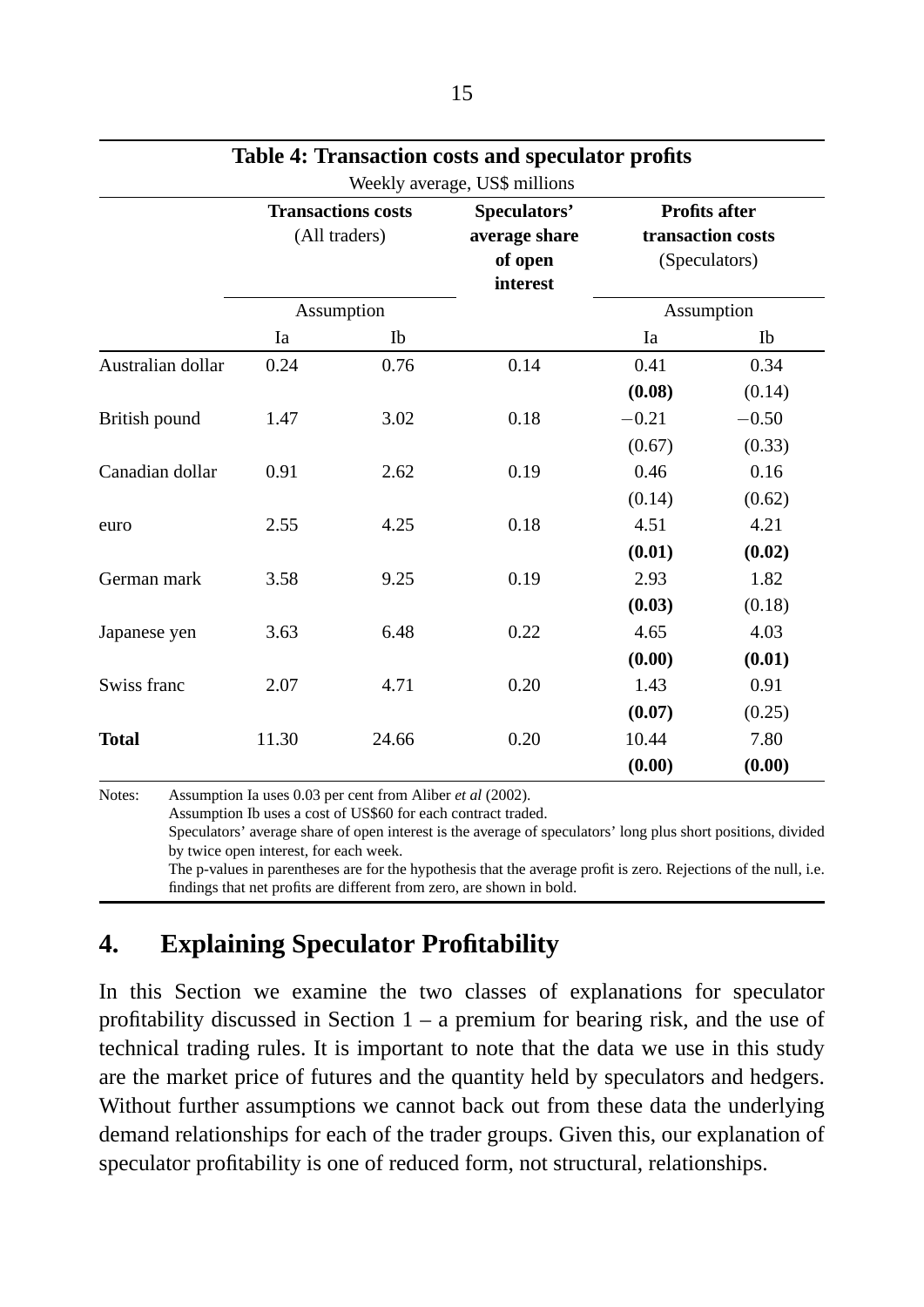#### **4.1 A Premium for Bearing Risk**

In an asset-pricing model such as the CAPM individual assets pay a risk premium if their returns are correlated with the return on the market portfolio. Stein (1986) and others have argued that asset-pricing models such as CAPM don't apply to futures because they are in zero net supply – for each long position there is a short position – and so they are not in the market portfolio. In any case, as Table 5 shows, gross speculator returns from futures positions are essentially uncorrelated with US stock and bond index returns. That is, the returns to speculators do not appear to be 'risky' in the sense of having a positive correlation with standard risk factors.

|                   | S&P 500 Composite index | US bond return index |
|-------------------|-------------------------|----------------------|
| Australian dollar | 0.07                    | 0.08                 |
|                   | (0.21)                  | (0.32)               |
| British pound     | 0.00                    | 0.04                 |
|                   | (0.99)                  | (0.56)               |
| Canadian dollar   | 0.03                    | $-0.04$              |
|                   | (0.44)                  | (0.03)               |
| German mark/euro  | $-0.07$                 | 0.05                 |
|                   | (0.20)                  | (0.26)               |
| Japanese yen      | $-0.02$                 | $-0.02$              |
|                   | (0.42)                  | (0.59)               |
| Swiss franc       | $-0.01$                 | $-0.01$              |
|                   | (0.42)                  | (0.52)               |

Even though currency futures are not risky, in that they are uncorrelated with other assets, they still have idiosyncratic risk. This matters as currency futures may be a large part of a trader's portfolio. Hedgers, as a group, may be looking to offload the idiosyncratic risk of their fundamental exchange rate exposure. So one justification for speculators' profitability is that hedgers will pay a premium to induce speculators to take on these risks. Any premium received by speculators will come in the form of a positive expected return on their positions. This intuition has long been applied to physical commodity markets as an argument for futures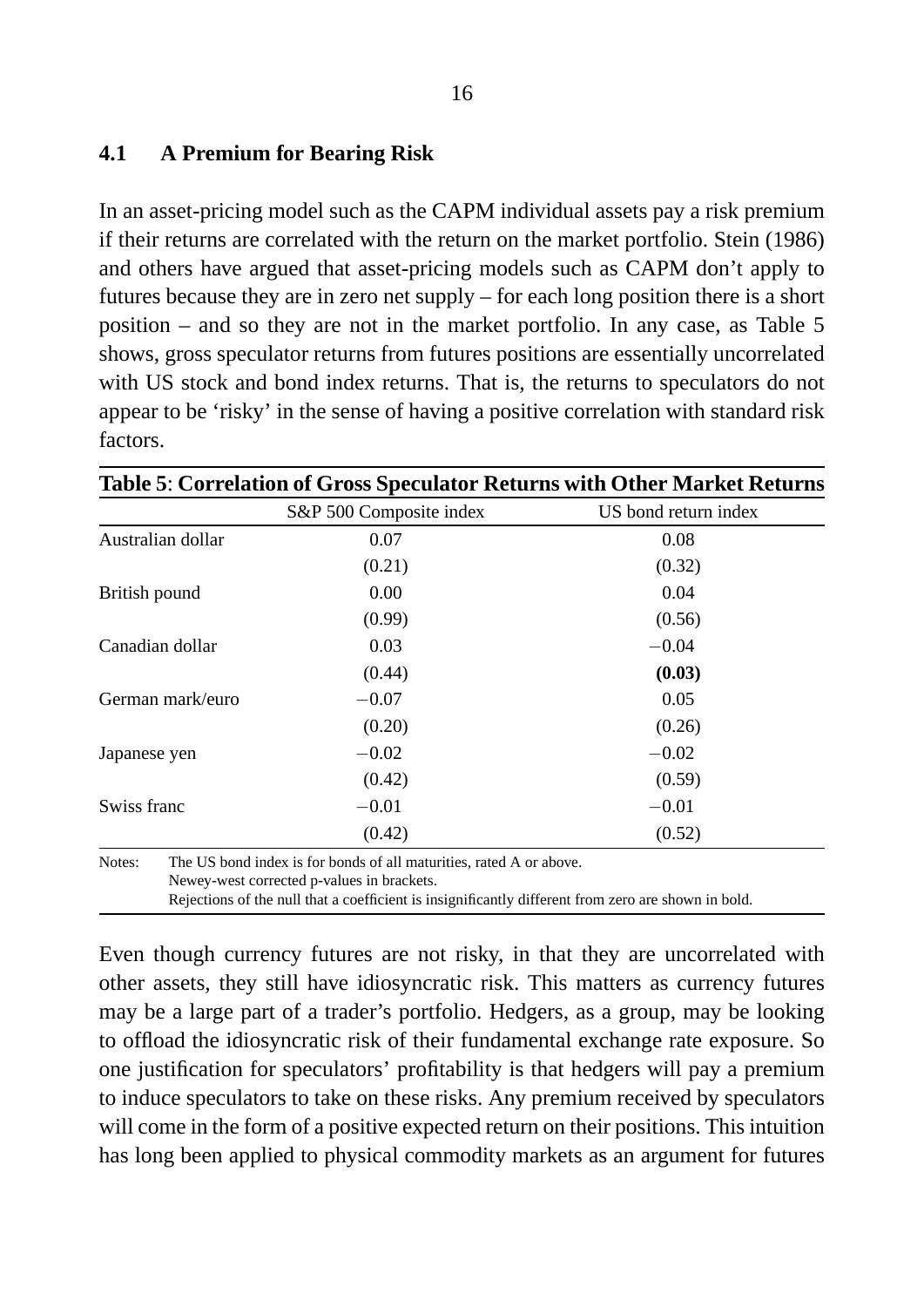prices to be backwardated, that is, hedgers generally take short positions so prices rise as they near expiration to compensate speculators for taking offsetting long positions. For a summary of this argument in physical commodity markets see Kolb (1992).

We explore the risk premium as an explanation of speculator profits through the predictability of returns. If returns could easily be predicted by the market then the transfer of predicted returns between traders can be seen as a risk premium. However, the predictability of returns is not conclusive evidence of a risk premium. It could be that traders use different models to generate their expectations of futures price movements and one group, speculators, is more successful. We consider such an explanation in Section 4.2. For now, we examine whether speculators' positions move in line with our particular model-based predicted returns. We then test whether speculators make profits after adjusting for predicted returns.

#### *4.1.1 Calculating predicted returns*

Bessembinder and Chan (1992) showed that returns on currency, agricultural and metal futures could be partly explained by several risk factors. We follow Bessembinder and Chan in using US dividend yields, interest rates and corporate spreads to generate a series of predicted returns. We estimate the coefficients in Equation (4) using information available at time *t* and then use these coefficient estimates and the risk factors at time *t* to generate out-of-sample predicted changes in futures prices looking forward from time *t*:

$$
P_{t+\tau} - P_t = \alpha_0 + \alpha_1 (i_{t,AAA} - i_{t,BAA}) + \alpha_2 DY_{t,US} + \alpha_3 i_{t,US}
$$
(4)

where  $i_{t,AAA}$  and  $i_{t,BAA}$  are the Moody's AAA and BAA corporate bond rates,  $DY_{t,US}$  is the US dividend yield,  $i_{t,US}$  is the US euro interest rate and  $P_t$  is the price of the next to expire futures contract. We use three-year rolling regressions to account for possible changes in the way our risk factors affect predicted returns.<sup>10</sup>

From Equation (2) traders need to predict both the end of the week price  $(P_{i,t+5})$ and the intermediate price  $(P_{i,[t,t+5]})$  to find their expected profits of a particular

<sup>&</sup>lt;sup>10</sup> The regressions are run using OLS, but the results do not differ if instead we use SUR to account for possible correlation of residuals across currency equations.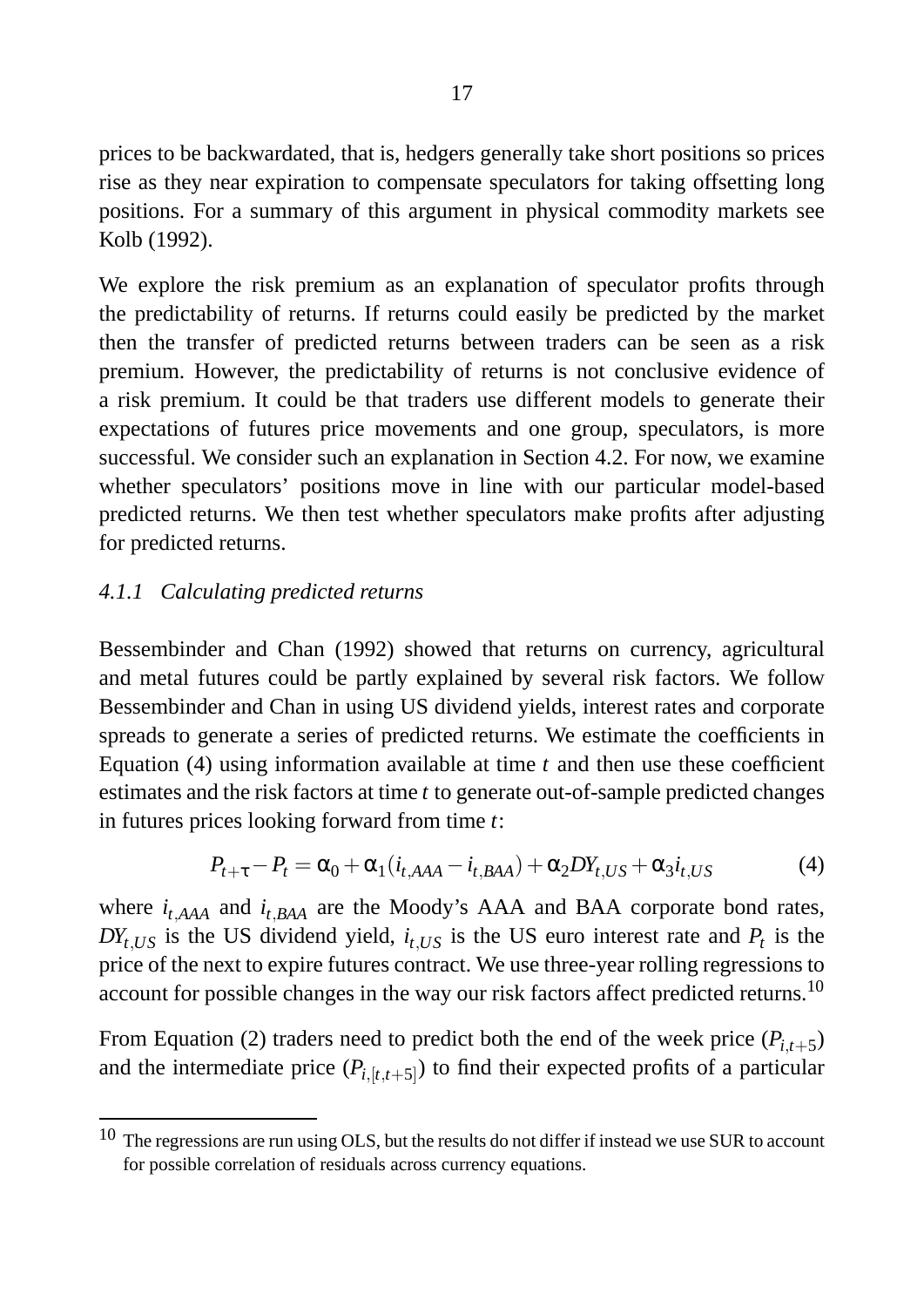trading strategy. We therefore run regressions of Equation (4) for  $P_{t+\tau}$  equal to both  $P_{t+5}$  and  $P_{[t,t+5]}$ . Note, we run these regressions only for the first to expire contract and then assume that the returns will be the same for all other trading contracts.<sup>11</sup>

Weekly predicted price changes are small (about 0.3 per cent) relative to actual changes in futures prices (typically around 1 per cent) and are also much more persistent. There is only a weak relationship between predicted and actual price changes, as shown by the small and insignificant correlation coefficients in the first column of Table 6. This is not surprising given the volatility of futures returns and the general inability to predict exchange rate changes out of sample, and accords with earlier work.

Despite the low forecasting power of our model, there is a significant positive relationship between net speculator position and weekly predicted price changes (second column of Table 6). When our model predicts a price increase speculators take longer positions. This is suggestive of speculator profits being a risk premium – hedgers transfer expected returns to speculators as compensation for transferring currency risk.

Next we consider what proportion of speculators' profits is compensation for the transfer of risk. In order to calculate predicted returns we need not only predicted prices but also the positions held by the traders. In the absence of intra-week positions data, we assume that speculators commit to a trading strategy at the beginning of the week when they calculate the expected returns. This allows us to use realised position data to calculate expected profitability. The third and fourth columns of Table 6 divide speculator profits into the part that is predictable, using our model, and the part that is not. The predictable part is found by combining forecast futures prices found by Equation (4) with actual speculator positions in the profit calculation from Equation (2). The unpredictable part of profits is then the difference between total profits and predicted profits. Predictable profits accounts for most of actual profits, and are significantly greater than zero for all currencies. Abnormal profits is often negative and in no cases is it significantly greater than zero. These results suggest that speculators' profits could be a transfer for bearing risk. An alternative explanation is that speculators form more accurate

<sup>&</sup>lt;sup>11</sup> This assumption seems reasonable since, as noted in Section 2, the weekly returns on contracts with different expiration dates for a given currency have a correlation over 0.99.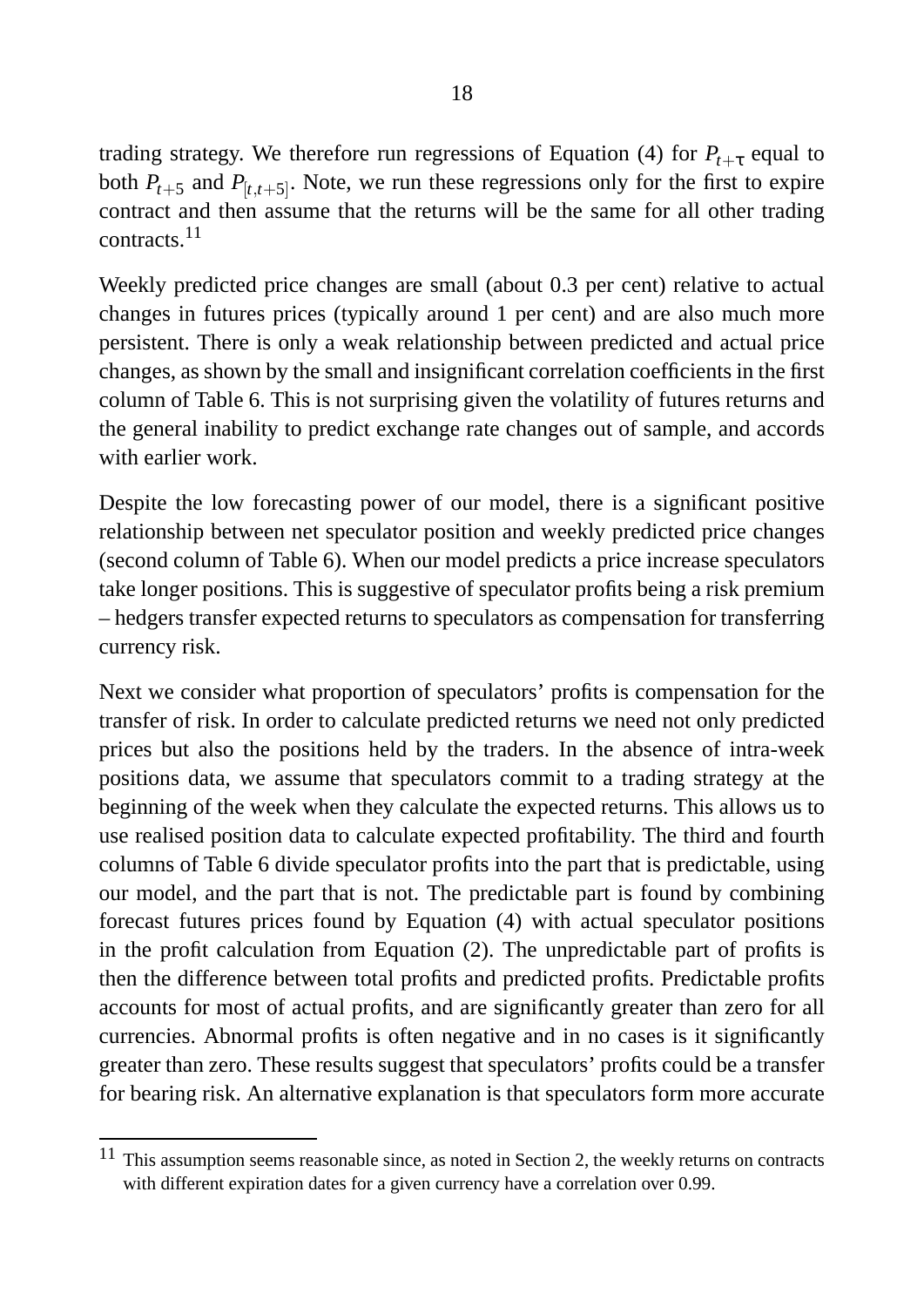|                                   | Table 6: Are Speculator Profits a Return for Bearing Risk?<br><b>Weekly predicted price changes</b><br><b>Predictability of profits</b> |                                                                                                                                                                          |                                 |          |  |  |
|-----------------------------------|-----------------------------------------------------------------------------------------------------------------------------------------|--------------------------------------------------------------------------------------------------------------------------------------------------------------------------|---------------------------------|----------|--|--|
|                                   |                                                                                                                                         | (Correlations and p-values)                                                                                                                                              | (Weekly average, US\$ millions) |          |  |  |
|                                   | Actual price                                                                                                                            | Net speculator                                                                                                                                                           | Predictable                     | Abnormal |  |  |
|                                   | changes                                                                                                                                 | position                                                                                                                                                                 | profits                         | profits  |  |  |
| Australian dollar                 | 0.07                                                                                                                                    | 0.50                                                                                                                                                                     | 0.67                            | $-0.22$  |  |  |
|                                   | (0.11)                                                                                                                                  | (0.00)                                                                                                                                                                   | (0.00)                          | (0.29)   |  |  |
| British pound                     | 0.01                                                                                                                                    | 0.26                                                                                                                                                                     | 1.05                            | $-1.01$  |  |  |
|                                   | (0.72)                                                                                                                                  | (0.04)                                                                                                                                                                   | (0.00)                          | (0.05)   |  |  |
| Canadian dollar                   | $-0.15$                                                                                                                                 | 0.43                                                                                                                                                                     | 0.48                            | 0.10     |  |  |
|                                   | (0.00)                                                                                                                                  | (0.00)                                                                                                                                                                   | (0.00)                          | (0.76)   |  |  |
| German mark/euro                  | 0.06                                                                                                                                    | 0.38                                                                                                                                                                     | 3.07                            | 1.46     |  |  |
|                                   | (0.17)                                                                                                                                  | (0.01)                                                                                                                                                                   | (0.00)                          | (0.21)   |  |  |
| Japanese yen                      | 0.02                                                                                                                                    | 0.29                                                                                                                                                                     | 4.20                            | 1.16     |  |  |
|                                   | (0.58)                                                                                                                                  | (0.02)                                                                                                                                                                   | (0.00)                          | (0.54)   |  |  |
| Swiss franc                       | 0.04                                                                                                                                    | 0.48                                                                                                                                                                     | 2.71                            | $-0.85$  |  |  |
|                                   | (0.36)                                                                                                                                  | (0.00)                                                                                                                                                                   | (0.00)                          | (0.26)   |  |  |
| Notes:<br>Gross profits are used. | Price changes are in per cent.                                                                                                          | P-values in parentheses are generated by Monte Carlo simulations.<br>Rejections of the null that a coefficient is insignificantly different from zero are shown in bold. |                                 |          |  |  |

#### **4.2 Trading Rules**

There is an extensive literature documenting the use of trading rules by traders in exchange rate markets, notably surveys of market participants by Taylor and Allen (1992), Menkhoff (1998), Cheung and Wong (2000) and Lui and Mole (1998). Traders are also reported to place more emphasis on these rules over short horizons, such as the one-week changes we consider here. Many studies, including Taylor (1992), have also demonstrated that a wide range of trading rules can be profitable in foreign exchange markets. The finding that such rules are profitable is subject to the criticism of data mining, particularly when complicated rules are constructed *ex post*, as in Neely, Weller and Dittmar (1997). However, the long history of trading rules in the exchange rate forecasting literature, for example Goodman (1979) and Sweeney (1986), suggests trading rules may have some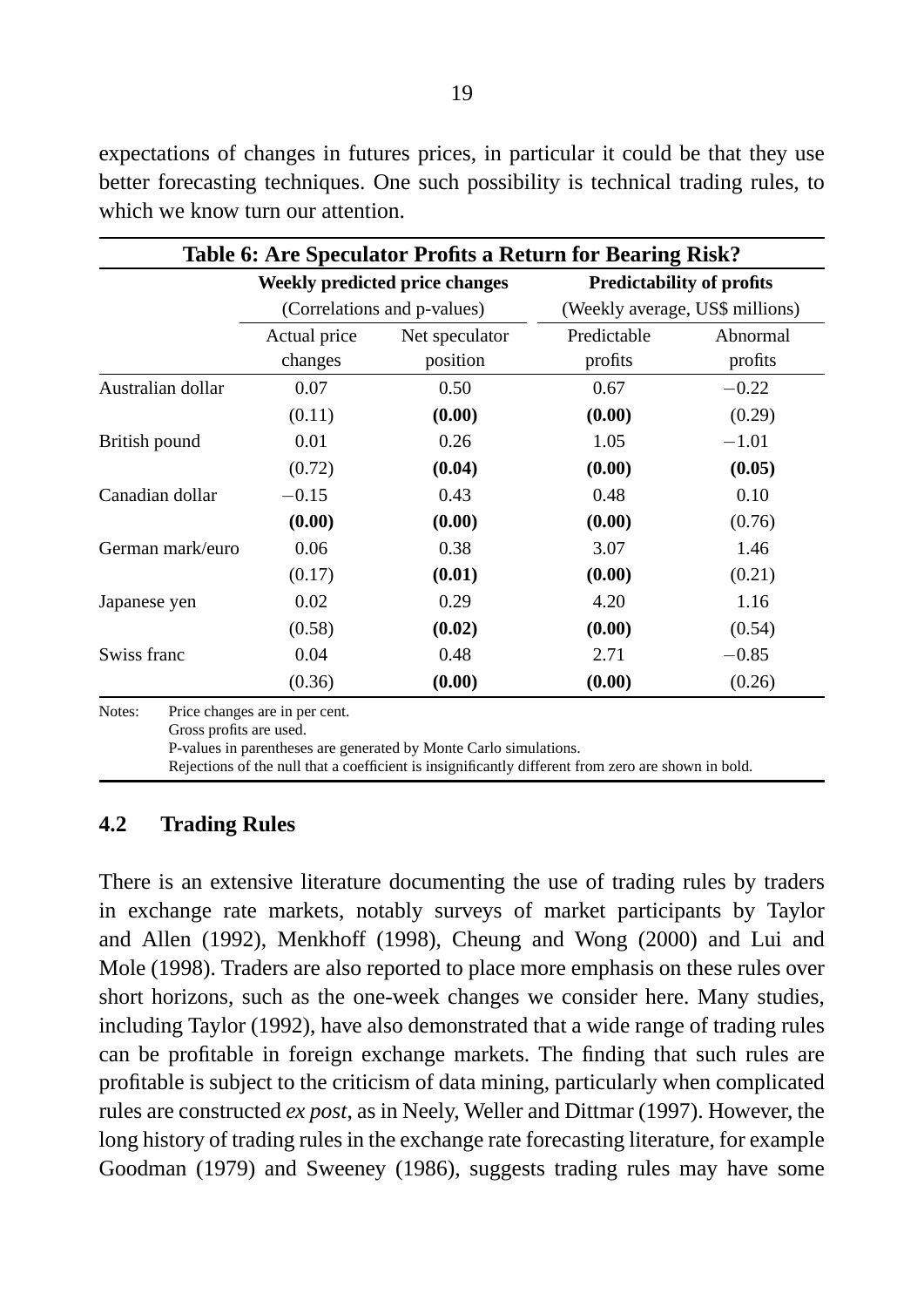value. While there are many different trading rules, the common element to such rules is that they respond to past price changes, with most rules implying a position that positively correlates with past returns.<sup>12</sup> For many rules this dependence on past returns will be non-linear, for example switching between long and short positions based on different length moving averages crossing each other.

If speculators are using such rules we would expect their net positions to be related to past futures returns. We therefore test whether speculators' net positions, in either levels or changes, lag currency futures returns, measured as the change in the price of the next to expire contract. A finding in favour of this hypothesis would be suggestive, but not conclusive, evidence that speculators use these rules. Nor would it necessarily imply that the use of these rules explains speculators' profits. It could be instead that hedgers also use these techniques to produce equally accurate forecasts, but that they take a less profitable position because they are paying speculators a premium to bear risk, as discussed in Section 4.1.

Table 7 reports the probabilities (p-values) from Granger causality tests of futures returns leading net positions. The signs below each of the p-values show the sign of the sum of the coefficients on the three lags of the change in futures prices, the 'causing' variable. For all currencies we reject the null hypothesis that futures returns do not lead the *level* of net speculator position. For four of the currencies futures returns are also found to lead the *change* in net speculator position. With only one exception, the sign on the lagged exchange rate is positive. This indicates that speculators have a longer net position, and increase that position, if there have been positive returns to holding futures in the past.

One interpretation of this positive relationship is that speculators are positive feedback traders, increasing their net position when there have been positive returns to being long in that currency future, possibly because they are using trend-following trading rules. If this is the case, the fact that we find a linear leading relationship would imply that the aggregate degree of non-linearity in trading rules is not too large. Of course, the observed futures return and net speculator position is an equilibrium outcome involving speculators, hedgers and small traders. So the positive leading relationship of speculator net position by returns could alternatively be attributable to the rest of the market being negative

<sup>&</sup>lt;sup>12</sup> Some trading rules also depend on volume indicators.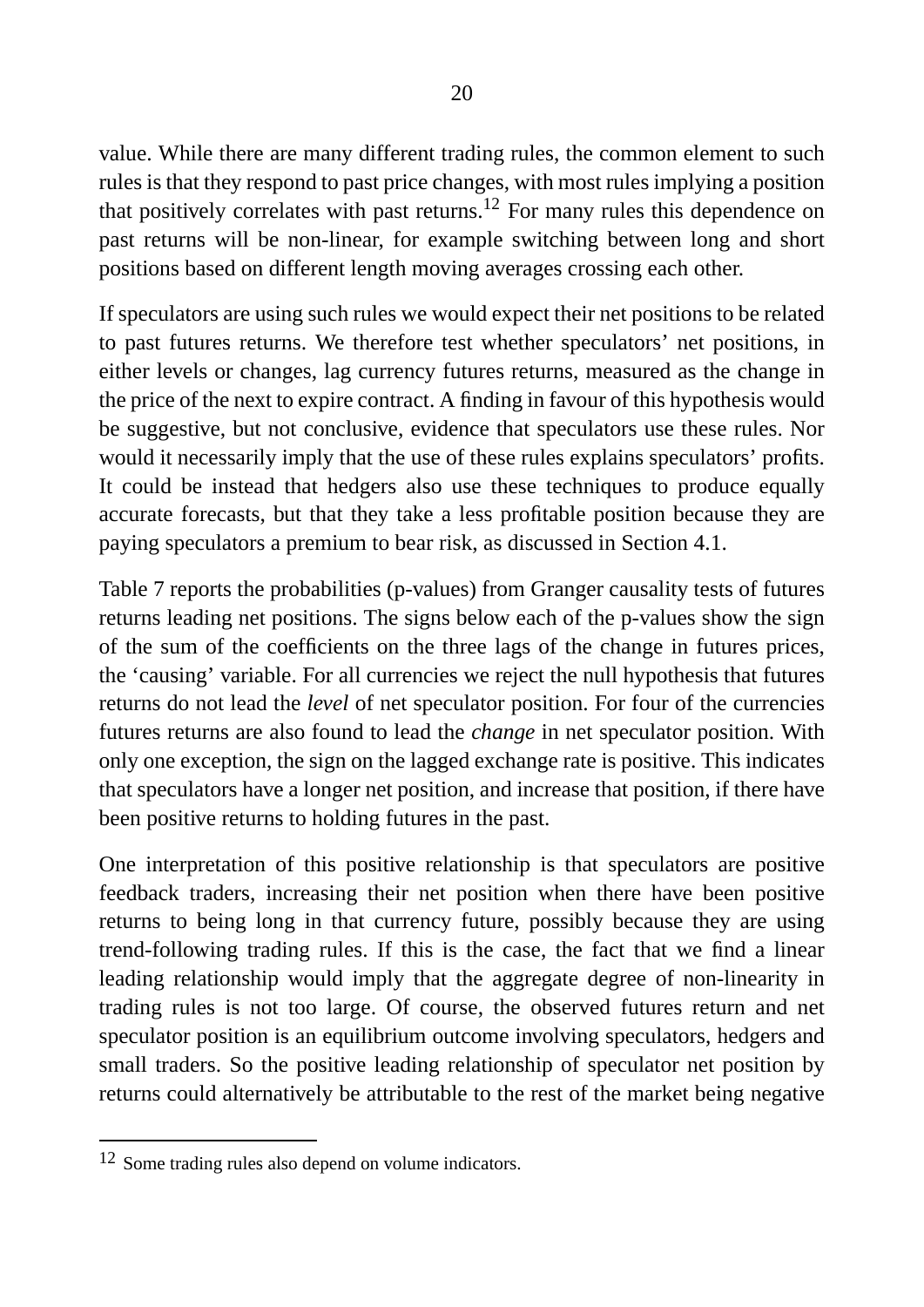| Table 7: Test for Speculator Net Position Responding to Lagged Returns |                 |                                          |                 |                 |                 |                 |  |  |  |
|------------------------------------------------------------------------|-----------------|------------------------------------------|-----------------|-----------------|-----------------|-----------------|--|--|--|
| P-value for the null hypothesis that futures returns                   |                 |                                          |                 |                 |                 |                 |  |  |  |
| do not Granger-cause speculator net position                           |                 |                                          |                 |                 |                 |                 |  |  |  |
| Null hypothesis                                                        | <b>AUD</b>      | <b>GBP</b>                               | <b>JPY</b>      | <b>CAD</b>      | CHF             | <b>DEM/EUR</b>  |  |  |  |
|                                                                        |                 |                                          |                 |                 |                 |                 |  |  |  |
| $\Delta f \nRightarrow \Delta net_S$                                   | 0.00            | 0.16                                     | 0.32            | 0.00            | 0.06            | 0.05            |  |  |  |
|                                                                        | $^+$            | $^+$                                     | $^+$            | $^+$            | $^{\mathrm{+}}$ |                 |  |  |  |
| $\Delta f \nRightarrow net_S$                                          | 0.00            | 0.00                                     | 0.07            | 0.00            | 0.00            | 0.02            |  |  |  |
|                                                                        | $^{\mathrm{+}}$ | $^{\mathrm{+}}$                          | $^{\mathrm{+}}$ | $^{\mathrm{+}}$ |                 | $^{\mathrm{+}}$ |  |  |  |
| Notes:                                                                 |                 | Sample 05/01/1993 to 18/02/2003 (weekly) |                 |                 |                 |                 |  |  |  |

A lag length of three periods was used for all tests.

*f* is the log futures price of the next to expire contract and *net<sup>S</sup>* is the net speculator position.

The signs reported are the sum of the coefficients on the three lags of the 'causing' variable.

feedback, or contrarian, traders. What we can conclude is that relative to the market as a whole, speculators are positive feedback traders. We take this as evidence that speculators most probably use trend-following trading rules.

### **5. Conclusions**

Using data on the net positions of speculators in six currency futures contracts on the CME we have provided evidence that speculators appear to be profitable, even after adjusting for transaction costs. Accounting for reasonable estimates of transaction costs, speculators seemingly make total profits of around US\$10 million per week.

Because of the volatility in futures prices, speculator profitability is far from consistent, with the median proportion of profitable weeks in a single currency just 0.53. But by diversifying across currencies the proportion of profitable weeks jumps to 0.60. The fact that a group of traders can seemingly make statistically significant profits at all from trading currency futures is remarkable and suggests that specialist traders do have some ability to predict changes in exchange rates and currency futures price.

We considered two explanations of why speculators could profit at the expense of other market participants. The correlation of speculators' positions with *ex ante* expected returns suggests that profits could be a premium for bearing idiosyncratic risk, that is a reward for taking a position that otherwise they would not have taken.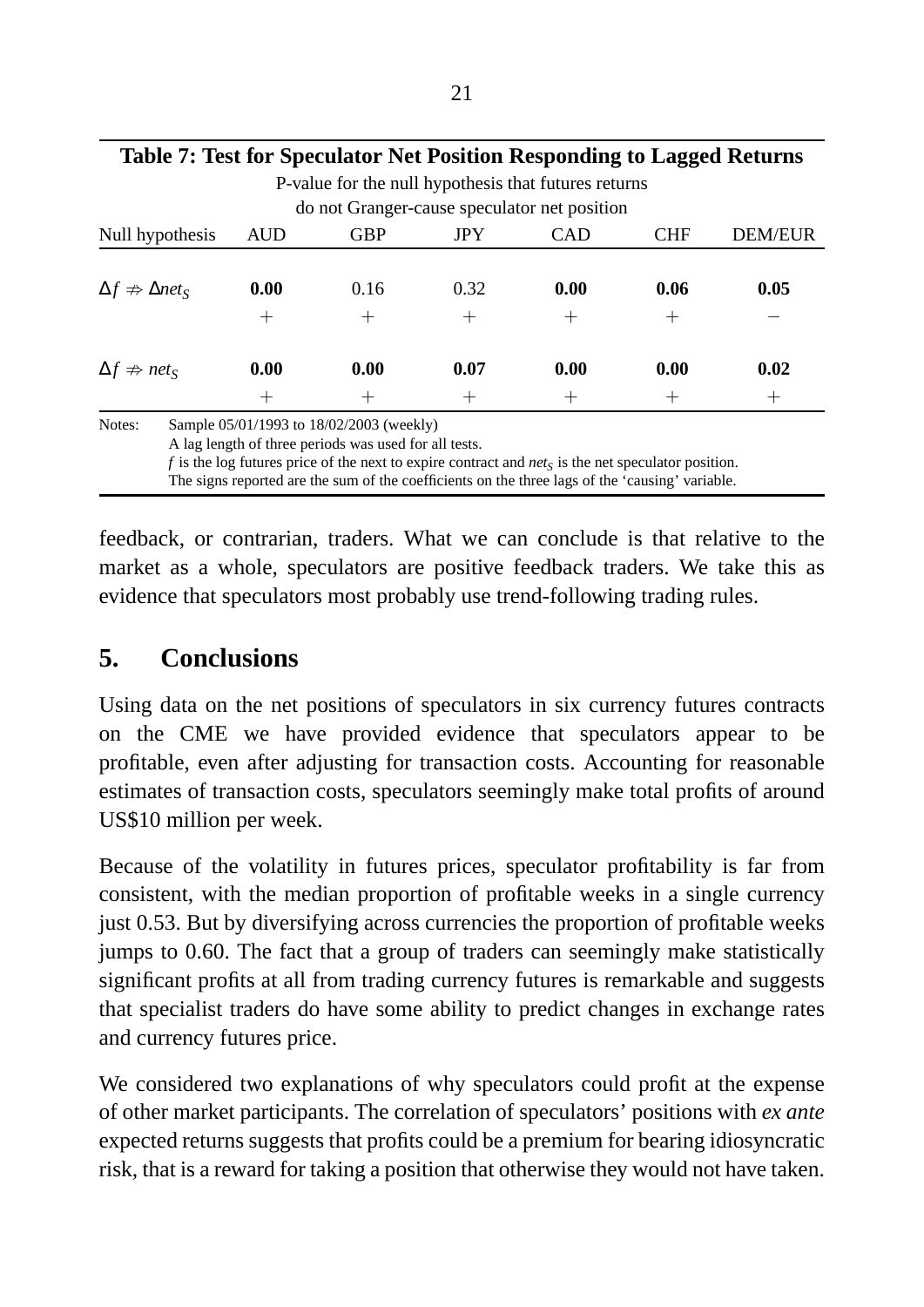This is supported by the finding that most of speculators' profits appear to be predictable. An alternative interpretation of this result is that speculators use more accurate forecasting techniques. Some evidence for this is found in the correlation of speculator positions with past futures returns. Given the well-documented use of trend-following trading rules for short-run expectations formation in exchange rate markets it appears that speculators may be using such rules. Trading rules have been shown to be able to make hypothetical profits, though studies are subject to the criticism that rules are selected *ex post*. Our results present additional evidence that these rules are profitable. Unfortunately it is not possible to conclusively distinguish between these competing explanations. Speculators may be more accurate at forecasting the exchange rate. But it is also possible that the two groups are equally accurate in forecasting but hedgers knowingly trade at less favourable prices in order to induce speculators to hold the offsetting position. The evidence suggests that, in all likelihood, both explanations contribute some portion of speculator profits.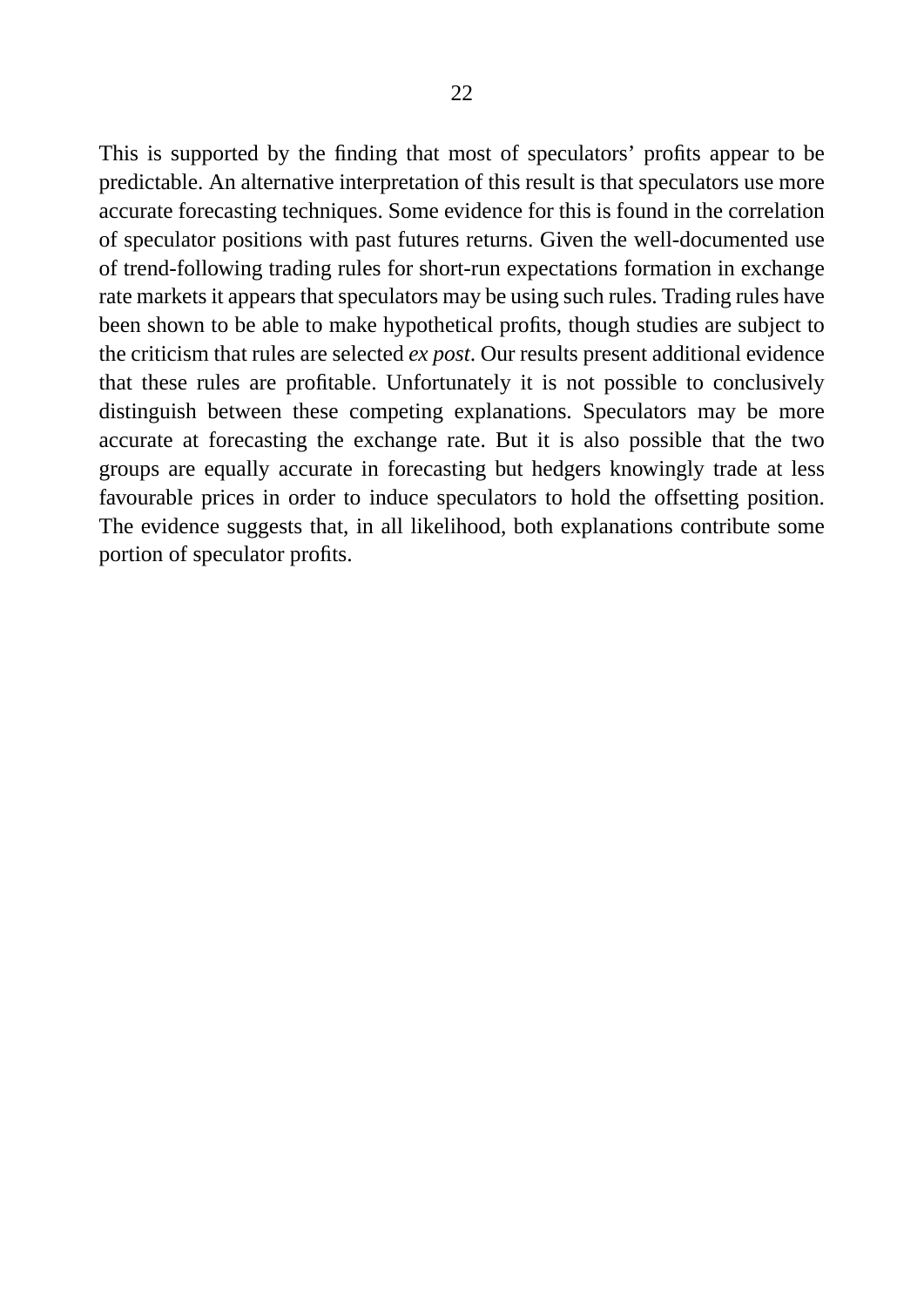#### **Appendix A: Stationarity Tests**

Tables A1 and A2 present stationarity tests for net speculator position and futures prices. Net speculator positions, except for the German mark, are stationary according to these tests. Due to our economic priors, and the results for the other series, for consistency we treat the German mark net speculator position as being stationary. Consequently we use both the level and difference of net speculator positions in our analysis. The stationarity tests on the currency futures prices confirm that, like exchange rates, these are I(1) variables. The results for the British pound suggest it may be fractionally integrated, though for consistency we treat all futures prices as being non-stationary, and so use the log difference of the futures price (in percentage terms) in our statistical analysis.

|                   |                                                                                                                                                                                                                                                                                                                                                                                                                                                                                                                                                                                                                                                                                        | Unit root tests |             | Autoregressive<br>coefficient |  |  |
|-------------------|----------------------------------------------------------------------------------------------------------------------------------------------------------------------------------------------------------------------------------------------------------------------------------------------------------------------------------------------------------------------------------------------------------------------------------------------------------------------------------------------------------------------------------------------------------------------------------------------------------------------------------------------------------------------------------------|-----------------|-------------|-------------------------------|--|--|
|                   |                                                                                                                                                                                                                                                                                                                                                                                                                                                                                                                                                                                                                                                                                        | <b>DFGLS</b>    | <b>KPSS</b> |                               |  |  |
| Australian dollar |                                                                                                                                                                                                                                                                                                                                                                                                                                                                                                                                                                                                                                                                                        | $-4.15***$      | $0.37*$     | 0.95                          |  |  |
| British pound     |                                                                                                                                                                                                                                                                                                                                                                                                                                                                                                                                                                                                                                                                                        | $-6.53***$      | 0.10        | 0.85                          |  |  |
| Canadian dollar   |                                                                                                                                                                                                                                                                                                                                                                                                                                                                                                                                                                                                                                                                                        | $-4.96***$      | 0.13        | 0.95                          |  |  |
| German mark/euro  |                                                                                                                                                                                                                                                                                                                                                                                                                                                                                                                                                                                                                                                                                        | $-3.70***$      | $1.32***$   | 0.92                          |  |  |
| Swiss franc       |                                                                                                                                                                                                                                                                                                                                                                                                                                                                                                                                                                                                                                                                                        | $-4.71***$      | 0.23        | 0.92                          |  |  |
| Japanese yen      |                                                                                                                                                                                                                                                                                                                                                                                                                                                                                                                                                                                                                                                                                        | $-5.71***$      | 0.27        | 0.93                          |  |  |
| Notes:            | Sample 05/01/1993 to 18/02/2003 (weekly)<br>DFGLS is a detrended version of the Augmented Dickey-Fuller test. The null is that there is a unit root.<br>DFGLS critical values: $1\% = -2.57$ , $5\% = -1.94$ , $10\% = -1.62$ .<br>Lags are chosen using the Schwarz information criterion.<br>The null of the KPSS test is that the series is stationary.<br>KPSS critical values: $1\% = 0.74$ , $5\% = 0.46$ , $10\% = 0.35$ .<br>* and *** mean that the null is rejected at the 10 per cent and 1 per cent level, respectively.<br>The autoregressive coefficient is the AR(1) coefficient, corrected for OLS bias using the Andrews median<br>unbiased estimator (Andrews 1993). |                 |             |                               |  |  |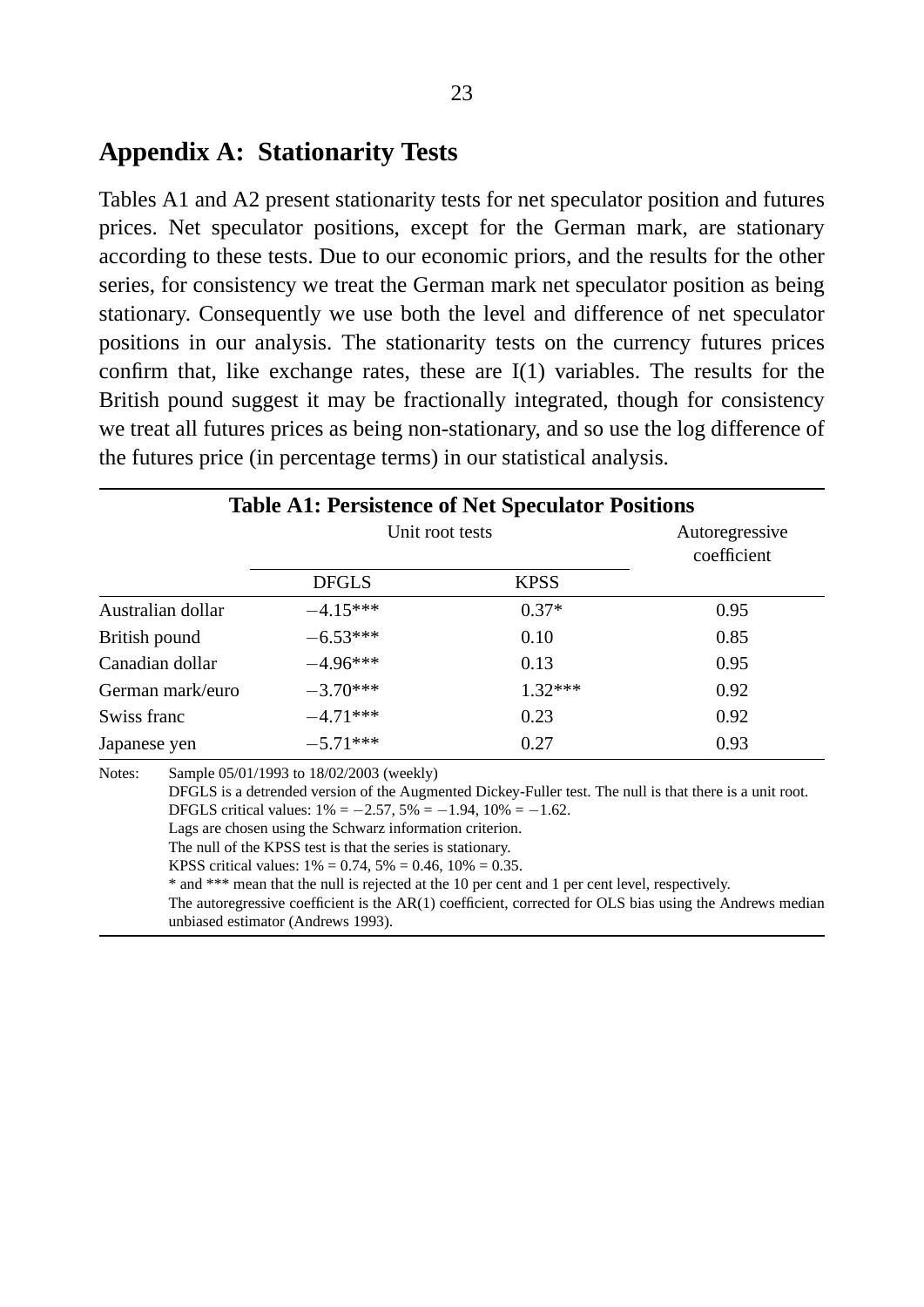| <b>Table A2: Futures Prices</b> |                        |                                         |                 |             |                               |  |  |
|---------------------------------|------------------------|-----------------------------------------|-----------------|-------------|-------------------------------|--|--|
|                                 | Descriptive statistics |                                         | Unit root tests |             | Autoregressive<br>coefficient |  |  |
|                                 |                        | Observations Mean return <sup>(a)</sup> | <b>DFGLS</b>    | <b>KPSS</b> |                               |  |  |
| Australian dollar               | 529                    | 1.03                                    | $-0.78$         | $2.09***$   | 1.00                          |  |  |
| British pound                   | 529                    | 0.86                                    | $-2.03**$       | $0.55**$    | 0.98                          |  |  |
| Canadian dollar                 | 529                    | 0.58                                    | 0.15            | $2.67***$   | 1.00                          |  |  |
| German mark/euro                | 529                    | 1.12                                    | $-0.97$         | $2.10***$   | 1.00                          |  |  |
| Swiss franc                     | 529                    | 1.22                                    | $-1.47$         | $1.47***$   | 1.00                          |  |  |
| Japanese yen                    | 529                    | 1.25                                    | $-1.36$         | $1.02***$   | 1.00                          |  |  |

Notes: (a) return =  $|\Delta log f|$  in per cent.

Returns are for being long in foreign currency.

Sample 05/01/1993 to 18/02/2003 (weekly)

See notes under Table A1 for unit root test and autoregressive information.

\*,\*\* and \*\*\* mean that the null is rejected at the 10 per cent, 5 per cent and 1 per cent level, respectively.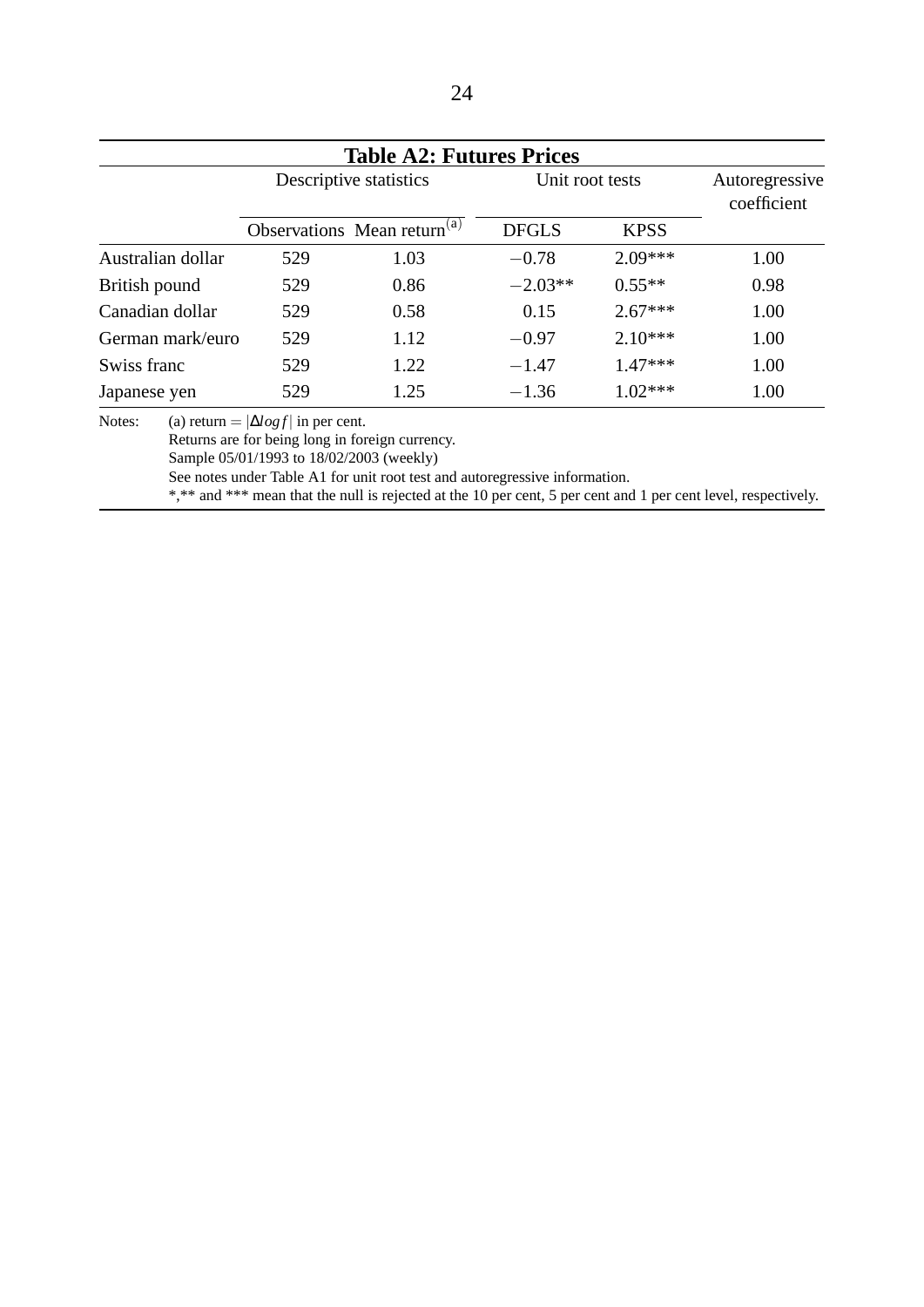#### **References**

**Aliber RZ, B Chowdhry and S Yan (2002),** 'Some evidence that a Tobin tax on foreign exchange transactions may increase volatility', unpublished, University of Chicago.

**Andrews DWK (1993),** 'Exactly median-unbiased estimation of first order autoregressive/unit root models', *Econometrica*, 61(1), pp 139–165.

**Bessembinder H and K Chan (1992),** 'Time-varying risk premia and forecastable returns in futures markets', *Journal of Financial Economics*, 32(2), pp 169–193.

**Cheung YW and CYP Wong (2000),** 'A survey of market practitioners' views on exchange rate dynamics', *Journal of International Economics*, 51(2), pp 401–419.

**Friedman M (1953),** 'The case for flexible exchange rates', in *Essays in positive economics*, University of Chicago Press, Chicago, pp 157–203.

**Goodman SH (1979),** 'Foreign exchange rate forecasting techniques: Implications for business and policy', *Journal of Finance*, 34(2), pp 415– 427.

**Hartzmark ML (1987),** 'Returns to individual traders of futures: aggregate results', *Journal of Political Economy*, 95(6), pp 1292–1306.

**Houthakker HS (1957),** 'Can speculators forecast prices?', *Review of Economics and Statistics*, 39(2), pp 143–151.

**Johnson LL (1960),** The theory of hedging and speculation in commodity futures', *Review of Economic Studies*, 27(73), pp 139–151.

**Klitgaard T and L Weir (2004),** 'Exchange rate changes and net positions of speculators in the futures market', Federal Reserve Bank of New York *Economic Policy Review*, 10(1), pp 17–28.

**Kolb RW (1992),** 'Is normal backwardation normal?', *Journal of Futures Markets*, 12(1), pp 75–91.